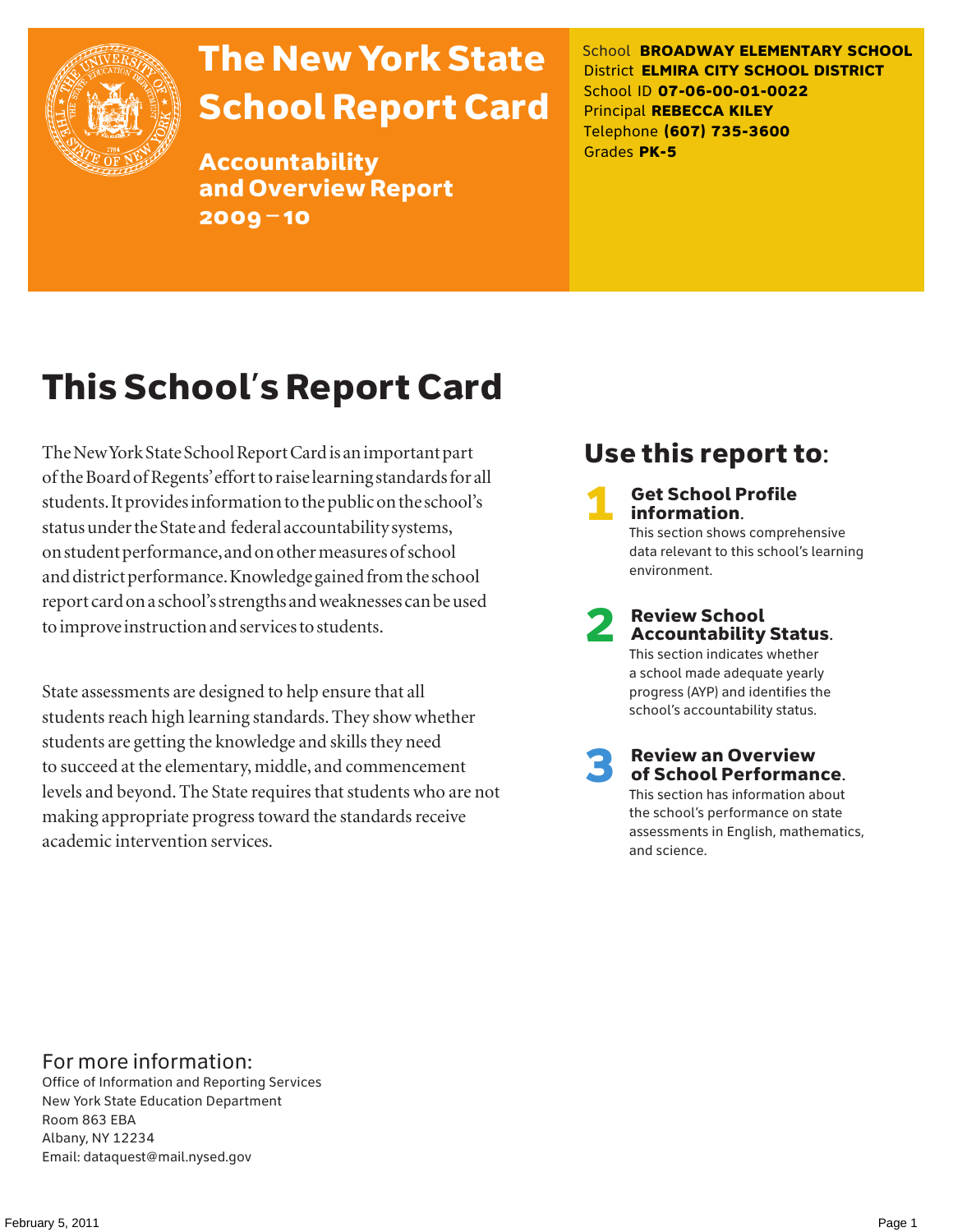### School Profile

This section shows comprehensive data relevant to this school's learning environment, including information about enrollment, average class size, and teacher qualifications.

### Enrollment

|                            | $2007 - 08$ | 2008-09     | 2009-10 |
|----------------------------|-------------|-------------|---------|
| Pre-K                      | 37          | 0           | 33      |
| Kindergarten               | 79          | 85          | 69      |
| Grade 1                    | 76          | 61          | 84      |
| Grade 2                    | 80          | 82          | 73      |
| Grade 3                    | 70          | 82          | 80      |
| Grade 4                    | 68          | 77          | 92      |
| Grade 5                    | 69          | 63          | 78      |
| Grade 6                    | 0           | 0           | 0       |
| <b>Ungraded Elementary</b> | 0           | $\mathbf 0$ | 0       |
| Grade 7                    | 0           | $\mathbf 0$ | 0       |
| Grade 8                    | 0           | 0           | 0       |
| Grade 9                    | 0           | 0           | 0       |
| Grade 10                   | 0           | 0           | 0       |
| Grade 11                   | 0           | 0           | 0       |
| Grade 12                   | 0           | 0           | 0       |
| <b>Ungraded Secondary</b>  | 0           | 0           | 0       |
| Total K-12                 | 442         | 450         | 476     |

### Enrollment Information

*Enrollment* counts are as of Basic Educational Data System (BEDS) day, which is typically the first Wednesday of October of the school year. Students who attend BOCES programs on a part-time basis are included in a school's enrollment. Students who attend BOCES on a full-time basis or who are placed full time by the district in an out-of-district placement are not included in a school's enrollment. Students classified by schools as "pre-first" are included in first grade counts.

### Average Class Size

|                      | $2007 - 08$ | $2008 - 09$ | $2009 - 10$ |
|----------------------|-------------|-------------|-------------|
| <b>Common Branch</b> | 20          | 18          | 18          |
| Grade 8              |             |             |             |
| English              |             |             |             |
| <b>Mathematics</b>   |             |             |             |
| Science              |             |             |             |
| Social Studies       |             |             |             |
| Grade 10             |             |             |             |
| English              |             |             |             |
| <b>Mathematics</b>   |             |             |             |
| Science              |             |             |             |
| Social Studies       |             |             |             |

### Average Class Size Information

*Average Class Size* is the total registration in specified classes divided by the number of those classes with registration. *Common Branch* refers to self-contained classes in Grades 1–6.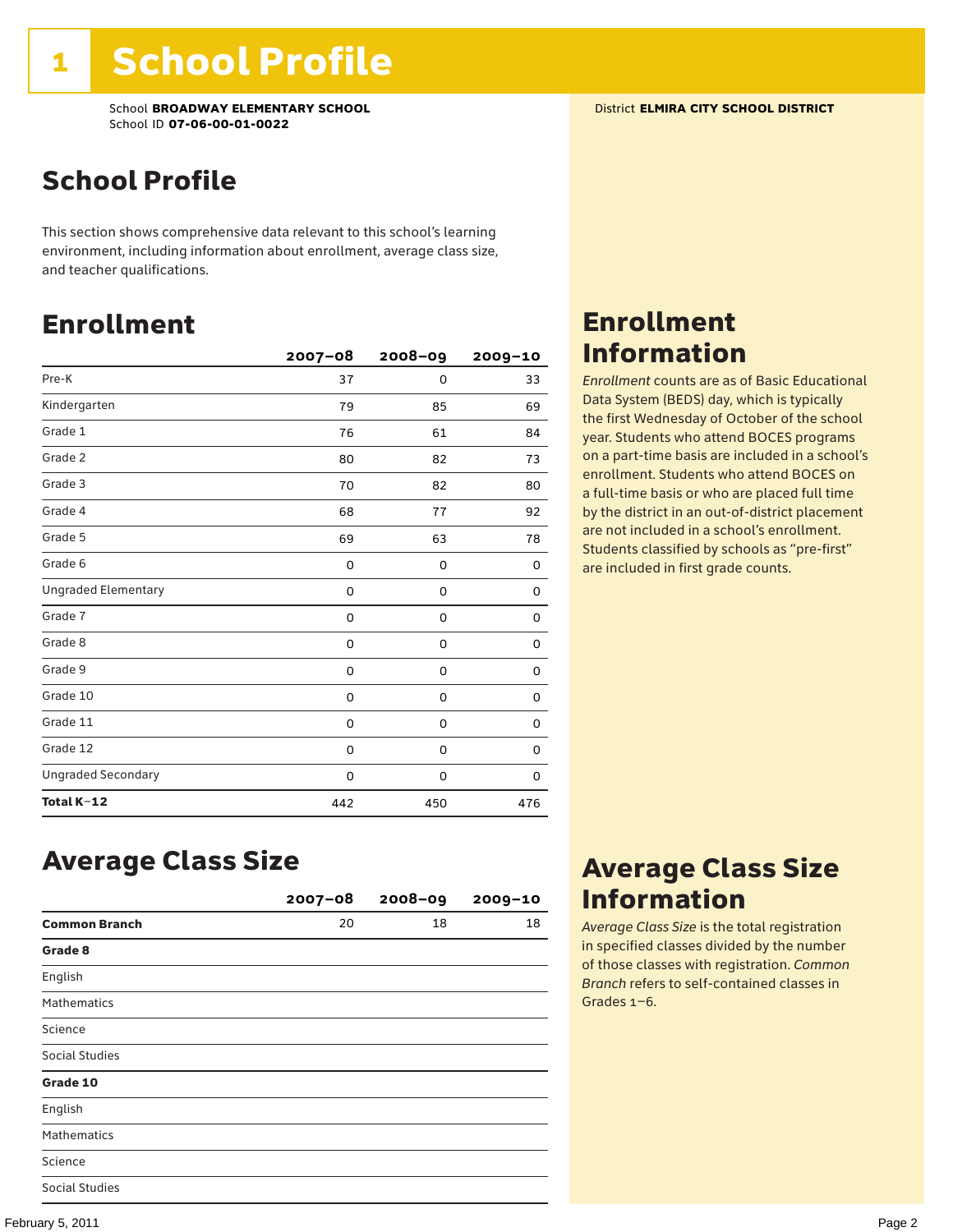### Demographic Factors

|                                                    |     | $2007 - 08$ |     | 2008-09 |              | $2009 - 10$ |  |
|----------------------------------------------------|-----|-------------|-----|---------|--------------|-------------|--|
|                                                    | #   | %           | #   | %       | #            | %           |  |
| Eligible for Free Lunch                            | 194 | 44%         | 183 | 41%     | 236          | 50%         |  |
| Reduced-Price Lunch                                | 66  | 15%         | 71  | 16%     | 44           | 9%          |  |
| Student Stability*                                 |     | 81%         |     | 95%     |              | 90%         |  |
| Limited English Proficient                         | 0   | 0%          | 0   | 0%      | 0            | 0%          |  |
| <b>Racial/Ethnic Origin</b>                        |     |             |     |         |              |             |  |
| American Indian or Alaska Native                   | 0   | 0%          | 0   | 0%      | 0            | 0%          |  |
| <b>Black or African American</b>                   | 44  | 10%         | 48  | 11%     | 44           | 9%          |  |
| Hispanic or Latino                                 | 5   | 1%          | 8   | 2%      | 8            | 2%          |  |
| Asian or Native<br>Hawaiian/Other Pacific Islander | 1   | 0%          | 0   | 0%      | 0            | 0%          |  |
| White                                              | 392 | 89%         | 394 | 88%     | 423          | 89%         |  |
| Multiracial                                        | 0   | 0%          | 0   | 0%      | $\mathbf{1}$ | 0%          |  |

 \* Available only at the school level.

### Attendance and Suspensions

|                            |   | $2006 - 07$   |   | $2007 - 08$   |   | $2008 - 09$ |  |
|----------------------------|---|---------------|---|---------------|---|-------------|--|
|                            | # | $\frac{0}{0}$ | # | $\frac{0}{6}$ | # | %           |  |
| Annual Attendance Rate     |   | 96%           |   | 95%           |   | 96%         |  |
| <b>Student Suspensions</b> |   | 1%            |   | 1%            |   | 2%          |  |

### Demographic Factors Information

*Eligible for Free Lunch* and *Reduced*-*Price Lunch* percentages are determined by dividing the number of approved lunch applicants by the Basic Educational Data System (BEDS) enrollment in full-day Kindergarten through Grade 12. *Eligible for Free Lunch* and *Limited English Proficient* counts are used to determine *Similar Schools* groupings within a *Need*/*Resource Capacity* category. *Student Stability* is the percentage of students in the highest grade in a school who were also enrolled in that school at any time during the previous school year. (For example, if School A, which serves Grades 6–8, has 100 students enrolled in Grade 8 this year, and 92 of those 100 students were also enrolled in School A last year, the stability rate for the school is 92 percent.)

### Attendance and Suspensions Information

*Annual Attendance Rate* is determined by dividing the school's total actual attendance by the total possible attendance for a school year. A school's actual attendance is the sum of the number of students in attendance on each day the school was open during the school year. Possible attendance is the sum of the number of enrolled students who should have been in attendance on each day the school was open during the school year. *Student Suspension* rate is determined by dividing the number of students who were suspended from school (not including in-school suspensions) for one full day or longer anytime during the school year by the Basic Educational Data System (BEDS) day enrollments for that school year. A student is counted only once, regardless of whether the student was suspended one or more times during the school year.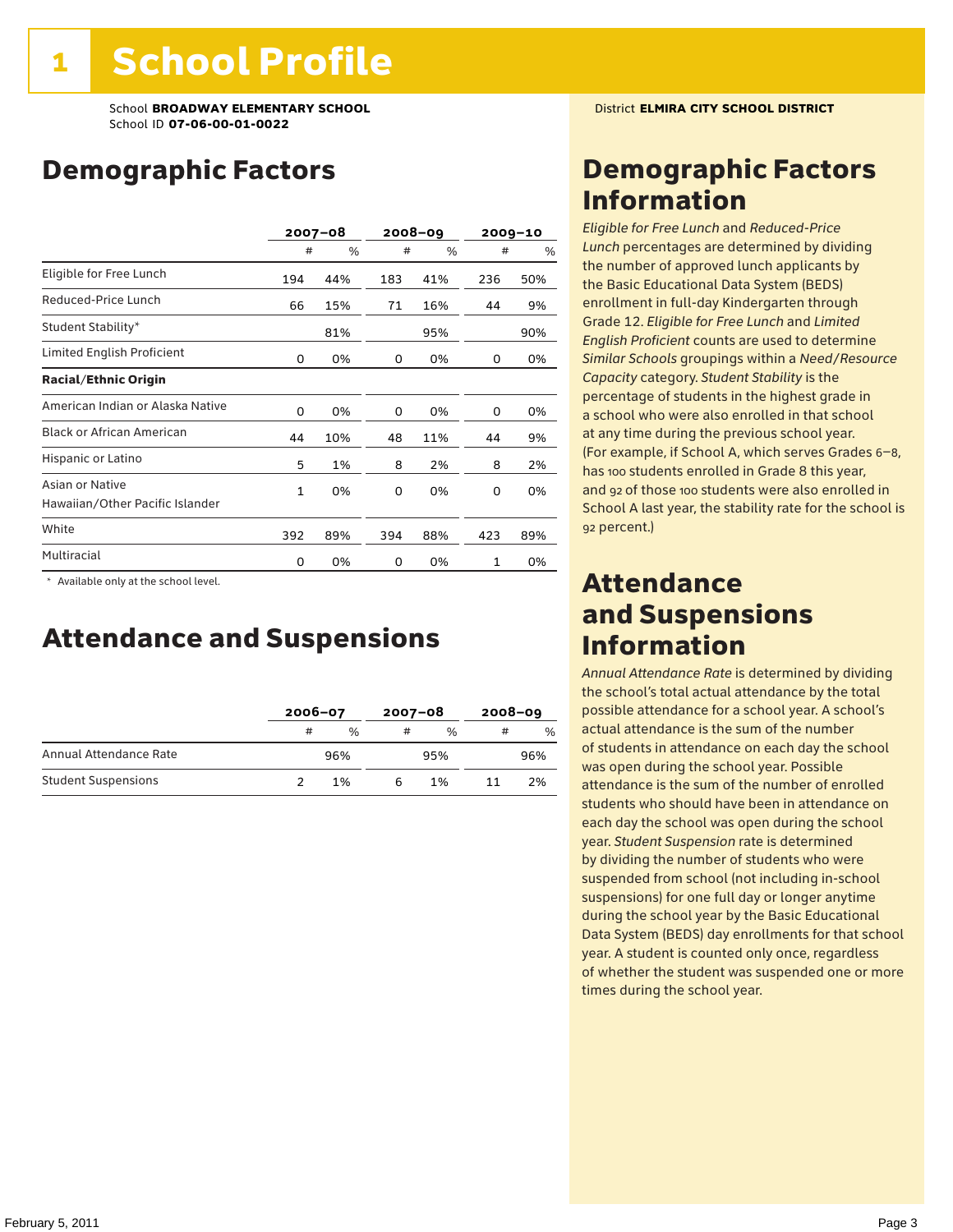### Teacher Qualifications

|                                                                                | $2007 - 08$ | 2008-09 | $2009 - 10$ |
|--------------------------------------------------------------------------------|-------------|---------|-------------|
| <b>Total Number of Teachers</b>                                                | 31          | 32      | 35          |
| Percent with No Valid<br><b>Teaching Certificate</b>                           | 0%          | 0%      | 0%          |
| Percent Teaching Out<br>of Certification                                       | 0%          | 0%      | 0%          |
| Percent with Fewer Than<br>Three Years of Experience                           | 3%          | 22%     | 14%         |
| Percentage with Master's Degree<br>Plus 30 Hours or Doctorate                  | 45%         | 31%     | 26%         |
| <b>Total Number of Core Classes</b>                                            | 40          | 64      | 54          |
| Percent Not Taught by Highly<br><b>Oualified Teachers in This School</b>       | 0%          | 0%      | 0%          |
| Percent Not Taught by Highly<br><b>Oualified Teachers in This District</b>     | 1%          | 1%      | 2%          |
| Percent Not Taught by Highly<br>Qualified in High-Poverty Schools<br>Statewide | 10%         | 8%      | 6%          |
| Percent Not Taught by Highly<br>Qualified in Low-Poverty Schools<br>Statewide  | 1%          | 1%      | 1%          |
| <b>Total Number of Classes</b>                                                 | 57          | 84      | 67          |
| Percent Taught by Teachers Without<br>Appropriate Certification                | 0%          | 0%      | 0%          |

### Teacher Turnover Rate

|                                                                       | $2006 - 07$ | 2007-08 | 2008-09 |
|-----------------------------------------------------------------------|-------------|---------|---------|
| Turnover Rate of Teachers with Fewer<br>than Five Years of Experience | በ%          | በ%      | በ%      |
| Turnover Rate of All Teachers                                         | 13%         | 29%     | 9%      |

### Staff Counts

|                                       | $2007 - 08$ | $2008 - 09$ | $2009 - 10$ |
|---------------------------------------|-------------|-------------|-------------|
| <b>Total Other Professional Staff</b> |             |             |             |
| Total Paraprofessionals*              | N/A         | N/A         | N/A         |
| <b>Assistant Principals</b>           |             |             |             |
| Principals                            |             |             |             |

\* Not available at the school level.

### Teacher Qualifications Information

The *Percent Teaching Out of Certification* is the percent doing so more than on an incidental basis; that is, the percent teaching for more than five periods per week outside certification.

*Core Classes* are primarily K-6 common branch, English, mathematics, science, social studies, art, music, and foreign languages. To be *Highly Qualified*, a teacher must have at least a Bachelor's degree, be certified to teach in the subject area, and show subject matter competency. A teacher who taught one class outside of the certification area(s) is counted as Highly Qualified provided that 1) the teacher had been determined by the school or district through the HOUSSE process or other state-accepted methods to have demonstrated acceptable subject knowledge and teaching skills and 2) the class in question was not the sole assignment reported. Credit for incidental teaching does not extend beyond a single assignment. Independent of Highly Qualified Teacher status, any assignment for which a teacher did not hold a valid certificate still registers as teaching out of certification. High-poverty and low-poverty schools are those schools in the upper and lower quartiles, respectively, for percentage of students eligible for a free or reduced-price lunch.

### Teacher Turnover Rate Information

*Teacher Turnover Rate* for a specified school year is the number of teachers in that school year who were not teaching in the following school year divided by the number of teachers in the specified school year, expressed as a percentage.

### Staff Counts Information

*Other Professionals* includes administrators, guidance counselors, school nurses, psychologists, and other professionals who devote more than half of their time to non-teaching duties. Teachers who are shared between buildings within a district are reported on the district report only.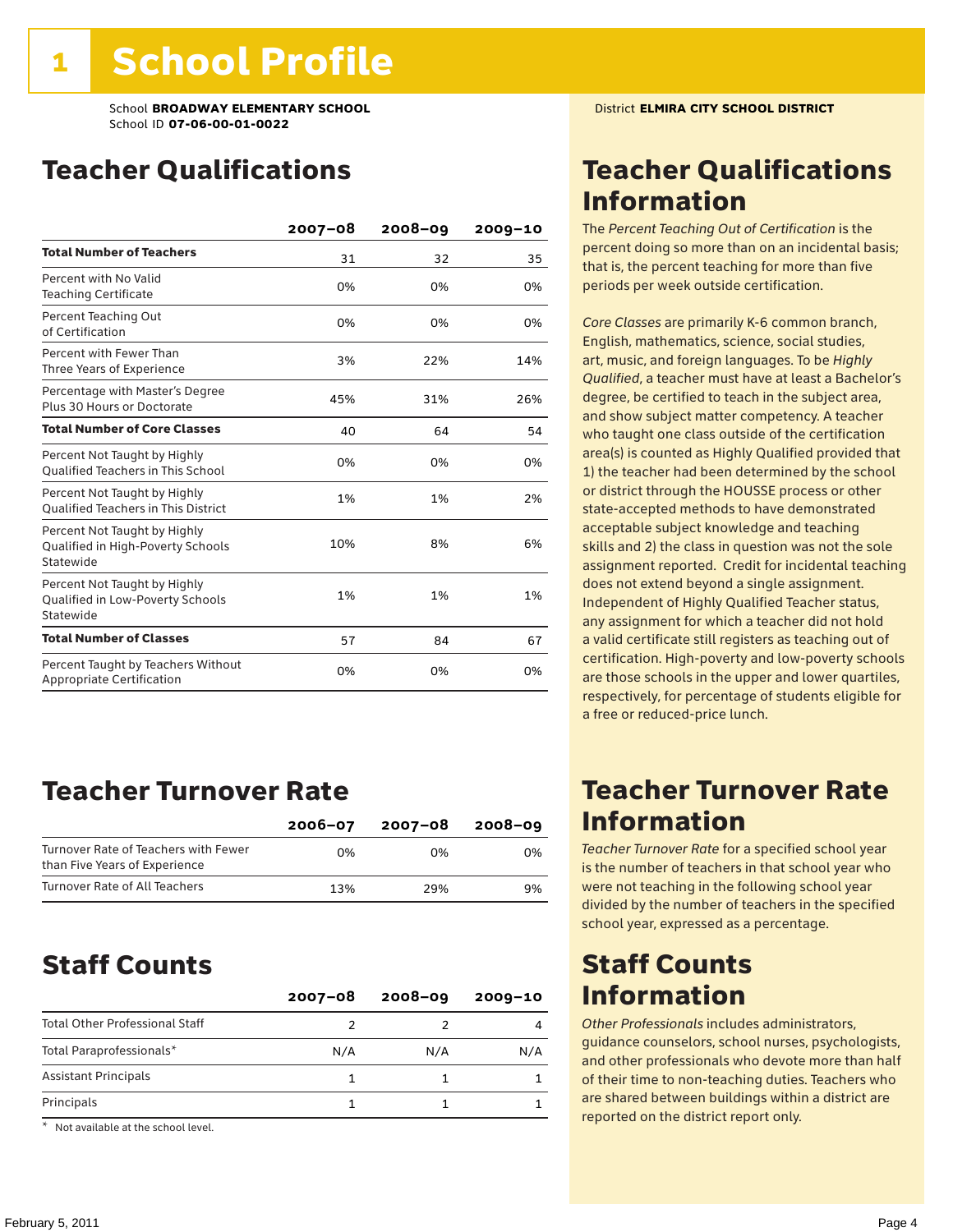### Understanding How Accountability Works in New York State

The federal No Child Left Behind (NCLB) Act requires that states develop and report on measures of student proficiency in 1) English language arts (ELA), in 2) mathematics, and on 3) a third indicator. In New York State in 2009–10, the third indicator is science at the elementary/middle level and graduation rate at the secondary level. Schools or districts that meet predefined goals on these measures are making Adequate Yearly Progress (AYP).

For more information about accountability in New York State, visit: http://www.p12.nysed.gov/irts/accountability/

### 1 English Language Arts (ELA)

To make AYP in ELA, every accountability group must make AYP. For a group to make AYP, it must meet the participation *and* the performance criteria.

#### A Participation Criterion

At the elementary/middle level, 95 percent of Grades 3–8 students enrolled during the test administration period in each group with 40 or more students must be tested on the New York State Testing Program (NYSTP) in ELA or, if appropriate, the New York State English as a Second Language Achievement Test (NYSESLAT), or the New York State Alternate Assessment (NYSAA) in ELA. At the secondary level, 95 percent of seniors in 2009–10 in each accountability group with 40 or more students must have taken an English examination that meets the students' graduation requirement.

#### B Performance Criterion

At the elementary/middle level, the Performance Index (PI) of each group with 30 or more continuously enrolled tested students must equal or exceed its Effective Annual Measurable Objective (AMO) or the group must make Safe Harbor. (NYSESLAT is used only for participation.) At the secondary level, the PI of each group in the 2006 cohort with 30 or more members must equal or exceed its Effective AMO or the group must make Safe Harbor. To make Safe Harbor, the PI of the group must equal or exceed its Safe Harbor Target and the group must qualify for Safe Harbor using the third indicator, science or graduation rate.

### 2 Mathematics

The same criteria for making AYP in ELA apply to mathematics. At the elementary/middle level, the measures used to determine AYP are the NYSTP and the NYSAA in mathematics. At the secondary level, the measures are mathematics examinations that meet the students' graduation requirement.

#### 3 Third Indicator

In addition to English language arts and mathematics, the school must also make AYP in a third area of achievement. This means meeting the criteria in science at the elementary/middle level and the criteria in graduation rate at the secondary level.

Elementary/Middle-Level Science: To make AYP, the All Students group must meet the participation criterion *and* the performance criterion.

#### A Participation Criterion

Eighty percent of students in Grades 4 and/or 8 enrolled during the test administration period in the All Students group, if it has 40 or more students, must be tested on an accountability measure. In Grade 4, the measures are the Grade 4 elementary-level science test and the Grade 4 NYSAA in science. In Grade 8 science, the measures are the Grade 8 middle-level science test, Regents science examinations, and the Grade 8 NYSAA in science.

#### B Performance Criterion

The PI of the All Students group, if it has 30 or more students, must equal or exceed the State Science Standard (100) or the Science Progress Target.

Qualifying for Safe Harbor in Elementary/Middle-Level ELA and Math: To qualify, the group must meet both the participation criterion and the performance criterion in science.

Secondary-Level Graduation Rate: For a school to make AYP in graduation rate, the percent of students in the 2005 graduation-rate total cohort in the All Students group earning a local or Regents diploma by August 31, 2009 must equal or exceed the Graduation-Rate Standard (80%) or the Graduation-Rate Progress Target.

Qualifying for Safe Harbor in Secondary-Level ELA and Math: To qualify, the percent of the 2005 graduation-rate total cohort earning a local or Regents diploma by August 31, 2009 must equal or exceed the Graduation-Rate Standard (80%) or the Graduation-Rate Progress Target for that group.

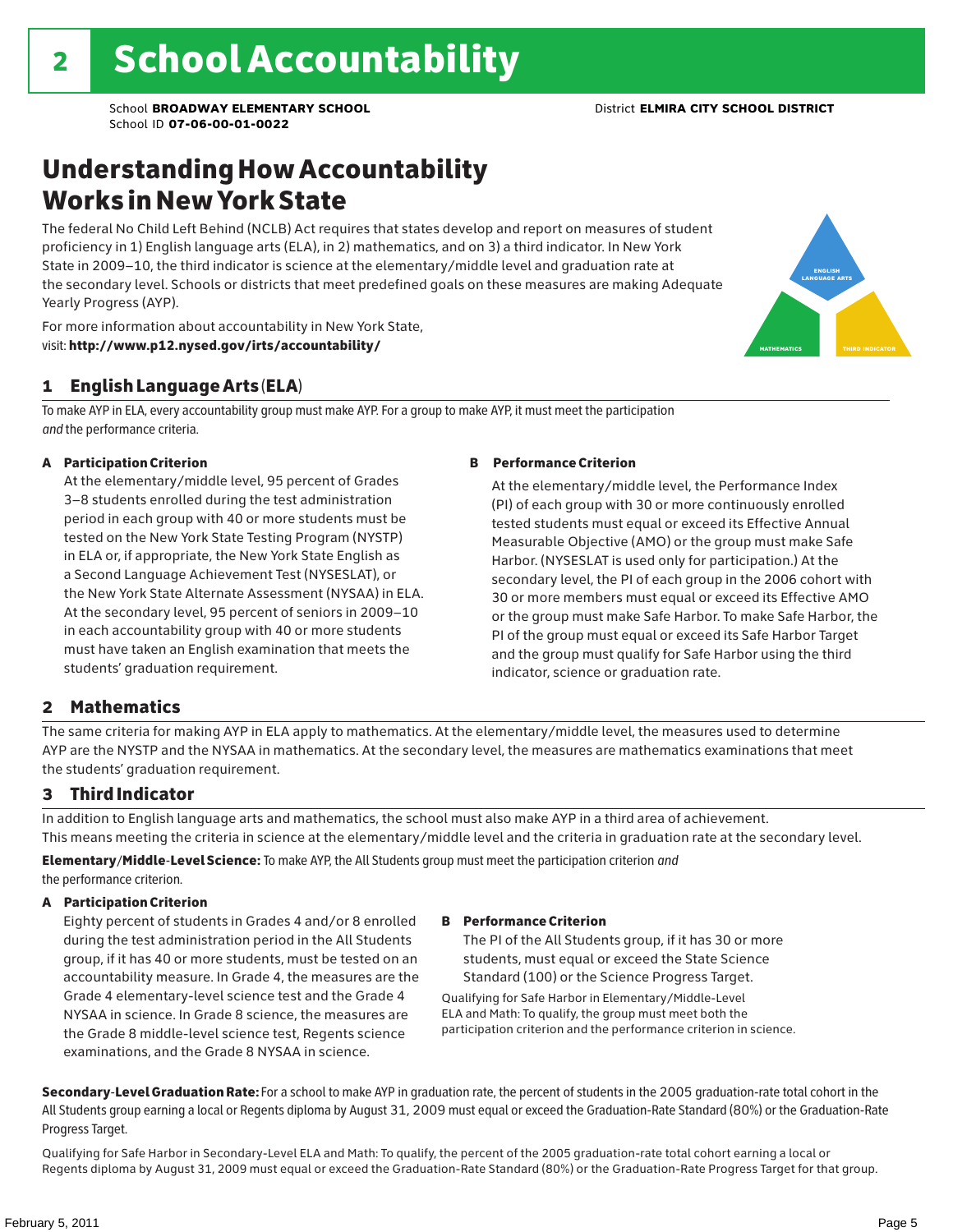## Useful Terms for Understanding Accountability

#### 12th Graders

The count of 12th graders enrolled during the 2009–10 school year used to determine the Percentage Tested for the Participation part of the AYP determination for secondarylevel ELA and mathematics. These are the first numbers in the parentheses after the subgroup label on the secondary-level ELA and mathematics pages.

#### 2006 Cohort

The count of students in the 2006 accountability cohort used to determine the Performance Index for the Test Performance part of the AYP determination for secondary-level ELA and mathematics. These are the second numbers in the parentheses after the subgroup label on the secondary-level ELA and mathematics pages.

#### Accountability Cohort for English and Mathematics

The accountability cohort is used to determine if a school or district met the performance criterion in secondary-level ELA and mathematics. The 2006 school accountability cohort consists of all students who first entered Grade 9 anywhere in the 2006–07 school year, and all ungraded students with disabilities who reached their seventeenth birthday in the 2006–07 school year, who were enrolled on October 7, 2009 and did not transfer to a diploma granting program. Students who earned a high school equivalency diploma or were enrolled in an approved high school equivalency preparation program on June 30, 2010, are not included in the 2006 school accountability cohort. The 2006 district accountability cohort consists of all students in each school accountability cohort plus students who transferred within the district after BEDS day plus students who were placed outside the district by the Committee on Special Education or district administrators and who met the other requirements for cohort membership. Cohort is defined in Section 100.2 (p) (16) of the Commissioner's Regulations.

#### Adequate Yearly Progress (AYP)

Adequate Yearly Progress (AYP) indicates satisfactory progress by a district or a school toward the goal of proficiency for all students.

#### Annual Measurable Objective (AMO)

The Annual Measurable Objective (AMO) is the Performance Index value that signifies that an accountability group is making satisfactory progress toward the goal that 100 percent of students will be proficient in the State's learning standards for English language arts and mathematics by 2013–14. The AMOs for each grade level will be increased as specified in CR100.2(p) (14) and will reach 200 in 2013–14. (See Effective AMO for further information.)

#### Continuous Enrollment

The count of continuously enrolled tested students used to determine the Performance Index for the Test Performance part of the AYP determination for elementary/middle-level ELA, mathematics, and science. These are the second numbers in the parentheses after the subgroup label on the elementary/ middle-level ELA, mathematics, and science pages.

#### Continuously Enrolled Students

At the elementary/middle level, continuously enrolled students are those enrolled in the school or district on BEDS day (usually the first Wednesday in October) of the school year until the test administration period. At the secondary level, all students who meet the criteria for inclusion in the accountability cohort are considered to be continuously enrolled.

#### Effective Annual Measurable Objective (Effective AMO)

The Effective Annual Measurable Objective is the Performance Index (PI) value that each accountability group within a school or district is expected to achieve to make AYP. The Effective AMO is the lowest PI that an accountability group of a given size can achieve in a subject for the group's PI not to be considered significantly different from the AMO for that subject. If an accountability group's PI equals or exceeds the Effective AMO, it is considered to have made AYP. A more complete definition of Effective AMO and a table showing the PI values that each group size must equal or exceed to make AYP are available at www.p12.nysed.gov/irts.

#### Graduation Rate

The Graduation Rate on the Graduation Rate page is the percentage of the 2005 cohort that earned a local or Regents diploma by August 31, 2009.

#### Graduation-Rate Total Cohort

The Graduation-Rate Total Cohort, shown on the Graduation Rate page, is used to determine if a school or district made AYP in graduation rate. For the 2009–10 school year, this cohort is the 2005 graduation-rate total cohort. The 2005 total cohort consists of all students who first entered Grade 9 anywhere in the 2005–06 school year, and all ungraded students with disabilities who reached their seventeenth birthday in the 2005–06 school year, and who were enrolled in the school/ district for five months or longer or who were enrolled in the school/district for less than five months but were previously enrolled in the same school/district for five months or longer between the date they first entered Grade 9 and the date they last ended enrollment. A more detailed definition of graduation-rate cohort can be found in the SIRS Manual at

#### http://www.p12.nysed.gov/irts/sirs/.

For districts and schools with fewer than 30 graduation-rate total cohort members in the All Students group in 2009–10, data for 2008–09 and 2009–10 for accountability groups were combined to determine counts and graduation rates. Groups with fewer than 30 students in the graduation-rate total cohort are not required to meet the graduation-rate criterion.

#### Limited English Proficient

For all accountability measures, if the count of LEP students is equal to or greater than 30, former LEP students are also included in the performance calculations.

#### Non-Accountability Groups

Female, Male, and Migrant groups are not part of the AYP determination for any measure.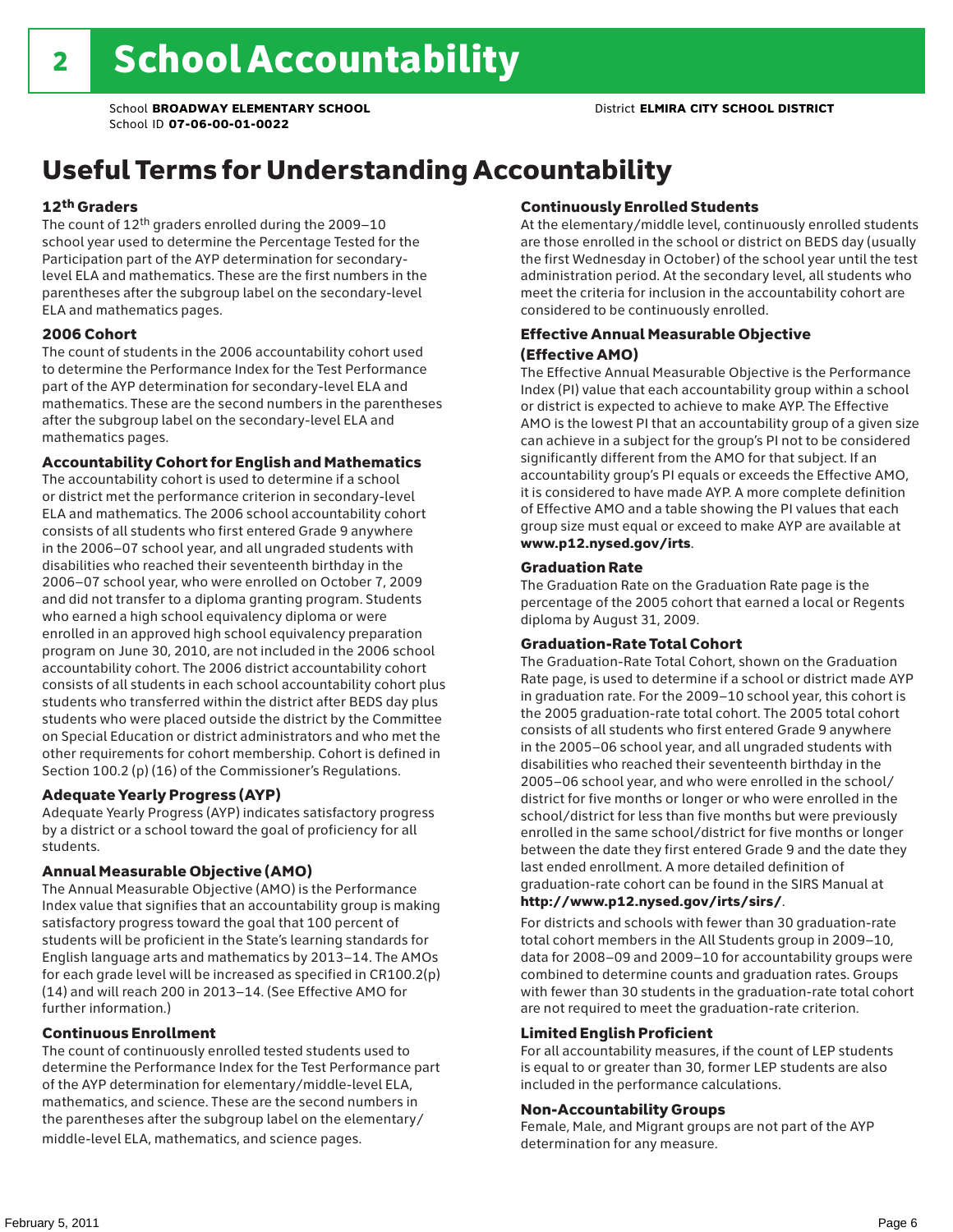## Useful Terms for Understanding Accountability (continued)

#### Participation

Accountability groups with fewer than 40 students enrolled during the test administration period (for elementary/middlelevel ELA, math, and science) or fewer than 40 12th graders (for secondary-level ELA and mathematics) are not required to meet the participation criterion. If the Percentage Tested for an accountability group fell below 95 percent for ELA and math or 80 percent for science in 2009–10, the participation enrollment ("Total" or "12th Graders") shown in the tables is the sum of 2008–09 and 2009–10 participation enrollments and the "Percentage Tested" shown is the weighted average of the participation rates over those two years.

#### Performance Index (PI)

A Performance Index is a value from 0 to 200 that is assigned to an accountability group, indicating how that group performed on a required State test (or approved alternative) in English language arts, mathematics, or science. Student scores on the tests are converted to four performance levels, from Level 1 to Level 4. (See performance level definitions on the Overview summary page.) At the elementary/middle level, the PI is calculated using the following equation:

100 × [(Count of Continuously Enrolled Tested Students Performing at Levels 2, 3, and  $4 +$  the Count at Levels 3 and  $4) \div$ Count of All Continuously Enrolled Tested Students]

At the secondary level, the PI is calculated using the following equation:

100 × [(Count of Cohort Members Performing at Levels 2, 3, and 4 + the Count at Levels 3 and 4) ÷ Count of All Cohort Members]

A list of tests used to measure student performance for accountability is available at www.p12.nysed.gov/irts.

#### Progress Targets

For accountability groups below the State Standard in science or graduation rate, the Progress Target is an alternate method for making AYP or qualifying for Safe Harbor in English language arts and mathematics based on improvement over the previous year's performance.

*Science:* The current year's Science Progress Target is calculated by adding one point to the previous year's Performance Index (PI). Example: The 2009–10 Science Progress Target is calculated by adding one point to the 2008–09 PI.

*Graduation Rate*: The Graduation-rate Progress Target is calculated by determining a 20% gap reduction between the rate of the previous year's graduation-rate cohort and the state standard. Example: The 2009–10 Graduation-Rate Progress Target = [(80 – percentage of the 2004 cohort earning a local or Regents diploma by August 31, 2008)  $\times$  0.20] + percentage of the 2004 cohort earning a local or Regents diploma by August 31, 2008.

Progress Targets are provided for groups whose PI (for science) or graduation rate (for graduation rate) is below the State Standard.

#### Safe Harbor Targets

Safe Harbor provides an alternate means to demonstrate AYP for accountability groups that do not achieve their EAMOs in English or mathematics. The 2009–10 safe harbor targets are calculated using the following equation: 2008–09 PI + (200 – the 2008–09 PI) × 0.10

Safe Harbor Targets are provided for groups whose PI is less than the EAMO.

#### Safe Harbor Qualification (‡)

On the science page, if the group met both the participation and the performance criteria for science, the Safe Harbor Qualification column will show "Qualified." If the group did not meet one or more criteria, the column will show "Did not qualify." A "‡" symbol after the 2009–10 Safe Harbor Target on the elementary/middle- or secondary-level ELA or mathematics page indicates that the student group did not make AYP in science (elementary/middle level) or graduation rate (secondary level) and; therefore, the group did not qualify for Safe Harbor in ELA or mathematics.

#### State Standard

The criterion value that represents minimally satisfactory performance (for science) or a minimally satisfactory percentage of cohort members earning a local or Regents diploma (for graduation rate). In 2009–10, the State Science Standard is a Performance Index of 100; the State Graduation-Rate Standard is 80%. The Commissioner may raise the State Standard at his discretion in future years.

#### Students with Disabilities

For all measures, if the count of students with disabilities is equal to or greater than 30, former students with disabilities are also included in the performance calculations.

#### Test Performance

For districts and schools with fewer than 30 continuously enrolled tested students (for elementary/middle-level ELA, math, and science) or fewer than 30 students in the 2006 cohort (for secondary-level ELA and mathematics) in the All Students group in 2009–10, data for 2008–09 and 2009–10 for accountability groups were combined to determine counts and Performance Indices. For districts and schools with 30 or more continuously enrolled students/2006 cohort members in the All Students group in 2009–10, student groups with fewer than 30 members are not required to meet the performance criterion. This is indicated by a "—" in the Test Performance column in the table.

#### Total

The count of students enrolled during the test administration period used to determine the Percentage Tested for the Participation part of the AYP determination for elementary/ middle-level ELA, mathematics, and science. These are the first numbers in the parentheses after the subgroup label on the elementary/middle-level ELA, mathematics, and science pages. For accountability calculations, students who were excused from testing for medical reasons in accordance with federal NCLB guidance are not included in the count.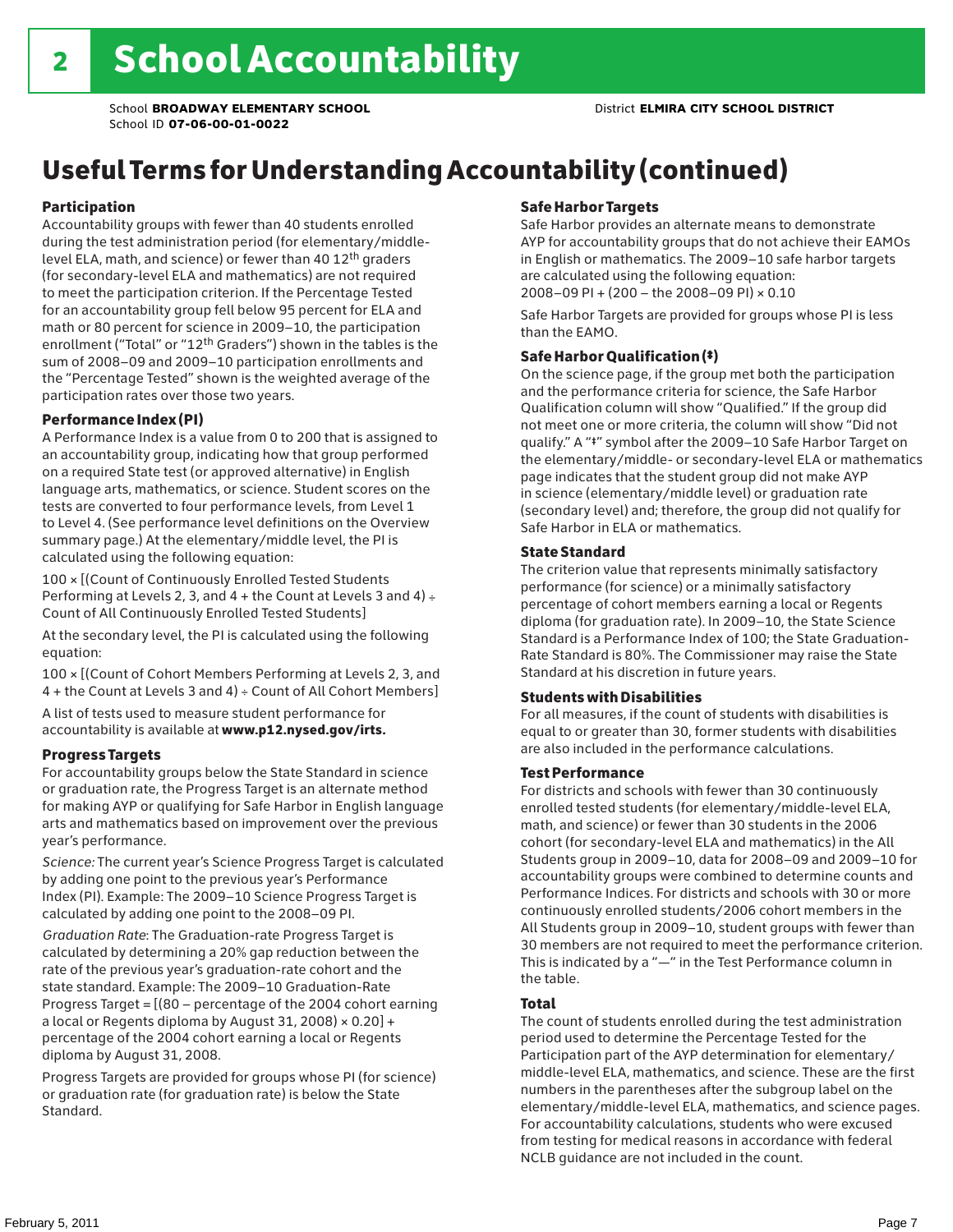### Understanding Your School Accountability Status

New York State participates in the Differentiated Accountability pilot program, as approved by the United States Department of Education in January 2009. Under this program, each public school in the State is assigned an accountability "phase" (Good Standing, Improvement, Corrective Action, or Restructuring) and, for schools not in Good Standing, a "category" (Basic, Focused, or Comprehensive) for each measure for which the school is accountable. Accountability measures for schools at the elementary/middle level are English language arts (ELA), mathematics, and science; at the secondary level, they are ELA, mathematics, and graduation rate. Generally, the school's overall accountability status is its most advanced accountability phase and its highest category within that phase. A school in any year of the phase (that is not Good Standing) that makes AYP for the measure remains in the same phase/category the following year. An identified school that makes AYP in the identified measure for two consecutive years returns to Good Standing. Once a school is identified with a category within a phase, it cannot move to a less intensive category in the following school year within that phase.

Each school district with one or more Title I schools and each Title I charter school designated as Improvement (year 1 and year 2), Corrective Action, or Restructuring must make Supplemental Educational Services available for eligible students in the identified Title I school(s). A school district with one or more schools designated as Improvement (year 2), Corrective Action, or Restructuring must also provide Public School Choice to eligible students in identified Title I school(s). For more information on the Differentiated Accountability program and a list of interventions for schools not in Good Standing,

see http://www.p12.nysed.gov/nyc/APA/Differentiated\_Accountability/DA\_home.html.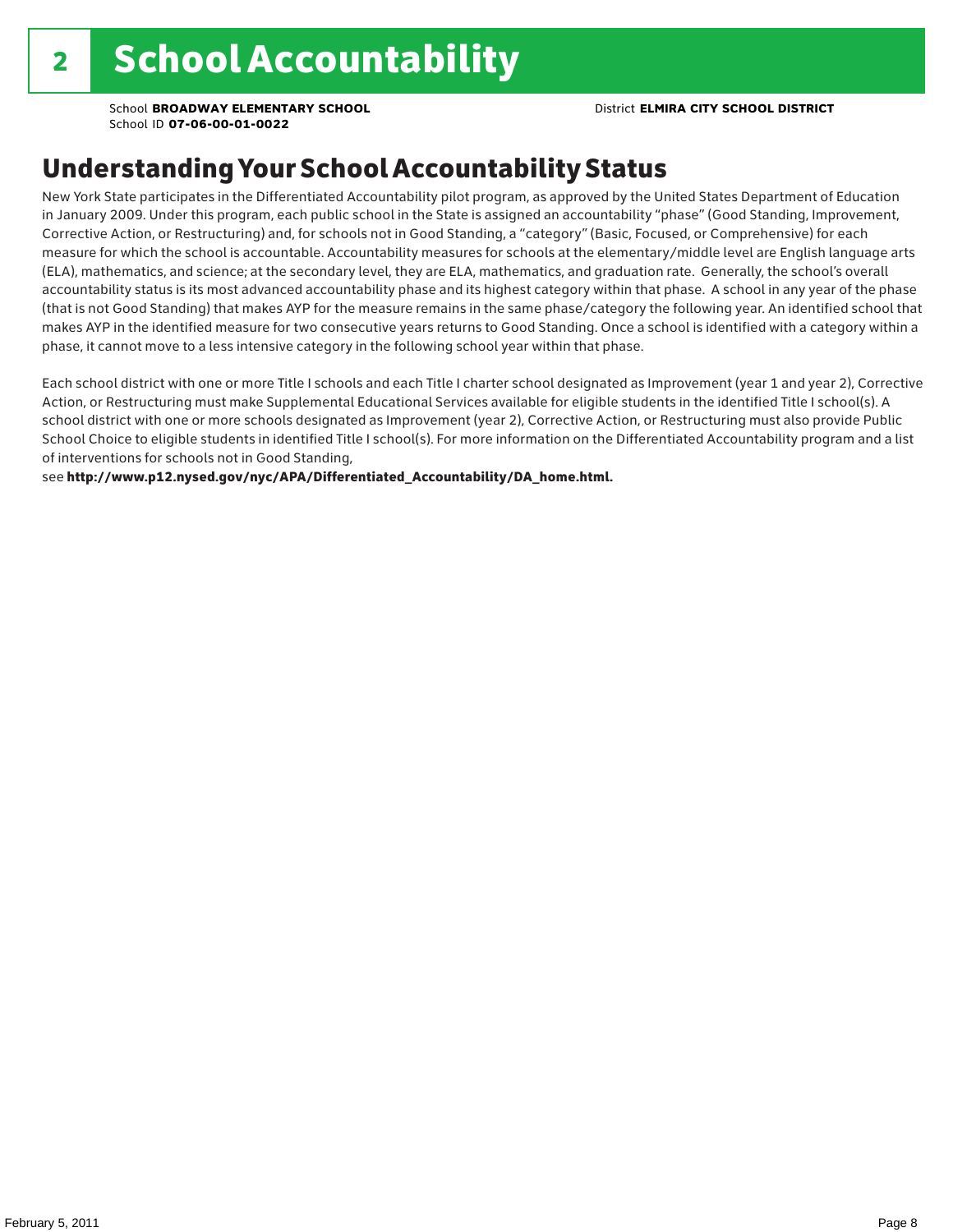## Understanding Your School Accountability Status (continued)

|  | $\sim$ | v |  |
|--|--------|---|--|
|  |        |   |  |

### Phase/Category

Good Standing A school that has not been designated as Improvement, Corrective Action, or Restructuring.

Improvement (year 1) A school that failed to make AYP for two consecutive years on the same accountability measure; or a school that was designated as Improvement (year 1) in the current school year that made AYP for the identified measure and is in Good Standing.

Improvement (year 2) A school that was designated as a school in Improvement (year 1) in the current school year and failed to make AYP on the same accountability measure for which it was identified; or a school that was designated as Improvement (year 2) in the current school year that made AYP for the identified measure.

Corrective Action (year 1) A school that was designated as a school in Improvement (year 2) in the current school year and failed to make AYP on the same accountability measure for which it was identified; or a school that was designated as Corrective Action (year 1) in the current school year that made AYP for the identified

#### Improvement/Basic:

A school that failed to make AYP in ELA and/or math for one accountability group, but made AYP for the All Students group; or a school that failed to make AYP in only science or graduation rate. Improvement/Focused:

A school that failed to make AYP in ELA and/or math for more than one accountability group, but made AYP for the All Students group; or a school whose worst status is Improvement/Basic for at least two measures.

#### Improvement/Comprehensive:

A school that failed to make AYP in ELA and/or math for the All Students group; or a school that failed to make AYP in ELA and/or math for every accountability group for which there are at least two, but made AYP for the All Students group; or a school that failed to make AYP in ELA and/or math AND in science or graduation rate.

#### Corrective Action or Restructuring/Focused:

A school that failed to make AYP in ELA and/or math for one or more accountability groups, but made AYP for the All Students group; or a school that failed to make AYP in science or graduation rate but made AYP in ELA and math.

measure. Corrective Action (year 2) A school that was designated as a school in Corrective Action (year 1) in the current school year that failed to make AYP on the same accountability measure for which it was identified; or a school that was designated as Corrective Action (year 2) in the current school year that made AYP for the identified measure.

Restructuring (year 1) A school that was designated as a school in Corrective Action (year 2) in the current school year and failed to make AYP on the same accountability measure for which it was identified; or a school that was designated as Restructuring (year 1) in the current school year that made AYP for the identified measure. Restructuring (year 2) A school that was designated as a school in Restructuring (year 1) in the current school year that failed to make AYP on the same accountability measure for which it was identified; or a school that was designated as Restructuring (year 2) in the current school year that made AYP for the identified measure. Restructuring (Advanced) A school that was designated as a school in Restructuring (year 2) in the current school year that failed to make AYP on the same accountability measure for which it was identified; or a school that was designated as Restructuring (Advanced) in the current school year that made AYP for the identified measure.

Corrective Action or Restructuring/Comprehensive: A school that failed to make AYP in ELA and/or math for the All Students group; or a school that failed to make AYP in ELA and/or math for every accountability group except the All Students group for which there are at least two, but made AYP for the All Students group; or a school that failed to make AYP in ELA and/or math AND in science or graduation rate.

SURR: A school that is identified for registration review (SURR) during a school year in which it is designated as a school in Improvement or Corrective Action shall, in the next school year, be designated as Restructuring (year 1)/Comprehensive.

Pending - A school's status is "Pending" if the school requires special evaluation procedures and they have not yet been completed.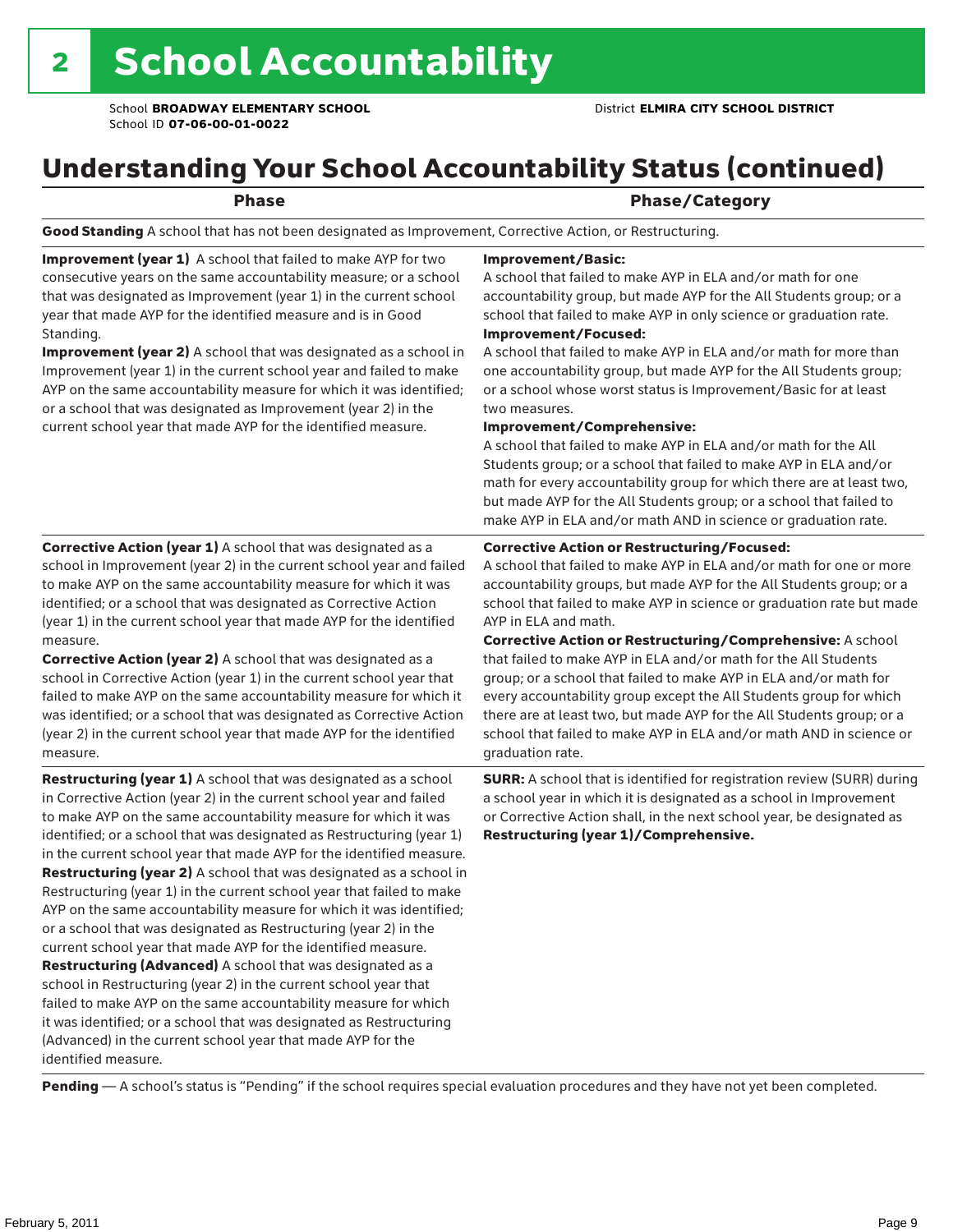# 2 School Accountability

School **BROADWAY ELEMENTARY SCHOOL** District **ELMIRA CITY SCHOOL DISTRICT** School ID **07-06-00-01-0022**

### Summary

| <b>Overall Accountability</b> | <b>In Good Standing</b> |                                                         |                        |  |  |
|-------------------------------|-------------------------|---------------------------------------------------------|------------------------|--|--|
| Status $(2010 - 11)$          |                         | <b>Elementary/Middle Level</b>                          | <b>Secondary Level</b> |  |  |
|                               | ELA                     | In Good Standing                                        | ELA                    |  |  |
|                               | Math                    | In Good Standing                                        | Math                   |  |  |
|                               | Science                 | In Good Standing                                        | <b>Graduation Rate</b> |  |  |
| <b>Title I Part A Funding</b> |                         | <b>Years the School Received Title I Part A Funding</b> |                        |  |  |

| . <u>.</u> |         |         |         |  |  |
|------------|---------|---------|---------|--|--|
|            | 2008-09 | 2009-10 | 2010-11 |  |  |
|            | YES     | YES     | YES     |  |  |
|            |         |         |         |  |  |

#### On which accountability measures did this school make Adequate Yearly Progress (AYP) and which groups made AYP on each measure?

|                                                     | <b>Elementary/Middle Level</b> |               |               |               | <b>Secondary Level</b> |                        |  |
|-----------------------------------------------------|--------------------------------|---------------|---------------|---------------|------------------------|------------------------|--|
|                                                     | English                        |               |               | English       |                        |                        |  |
| <b>Student Groups</b>                               | Language Arts                  | Mathematics   | Science       | Language Arts | Mathematics            | <b>Graduation Rate</b> |  |
| <b>All Students</b>                                 | V                              |               | V             |               |                        |                        |  |
| <b>Ethnicity</b>                                    |                                |               |               |               |                        |                        |  |
| American Indian or Alaska Native                    |                                |               |               |               |                        |                        |  |
| <b>Black or African American</b>                    |                                |               |               |               |                        |                        |  |
| Hispanic or Latino                                  |                                |               |               |               |                        |                        |  |
| Asian or Native Hawaiian/Other Pacific<br>Islander  |                                |               |               |               |                        |                        |  |
| White                                               |                                |               |               |               |                        |                        |  |
| Multiracial                                         |                                |               |               |               |                        |                        |  |
| <b>Other Groups</b>                                 |                                |               |               |               |                        |                        |  |
| <b>Students with Disabilities</b>                   |                                |               |               |               |                        |                        |  |
| Limited English Proficient                          |                                |               |               |               |                        |                        |  |
| Economically Disadvantaged                          | V                              | V             |               |               |                        |                        |  |
| <b>Student groups making</b><br>AYP in each subject | $\sqrt{3}$ of 3                | $\vee$ 3 of 3 | $\vee$ 1 of 1 |               |                        |                        |  |



Made AYP Using Safe Harbor Target

✘ Did not make AYP

— Insufficient Number of Students to Determine AYP Status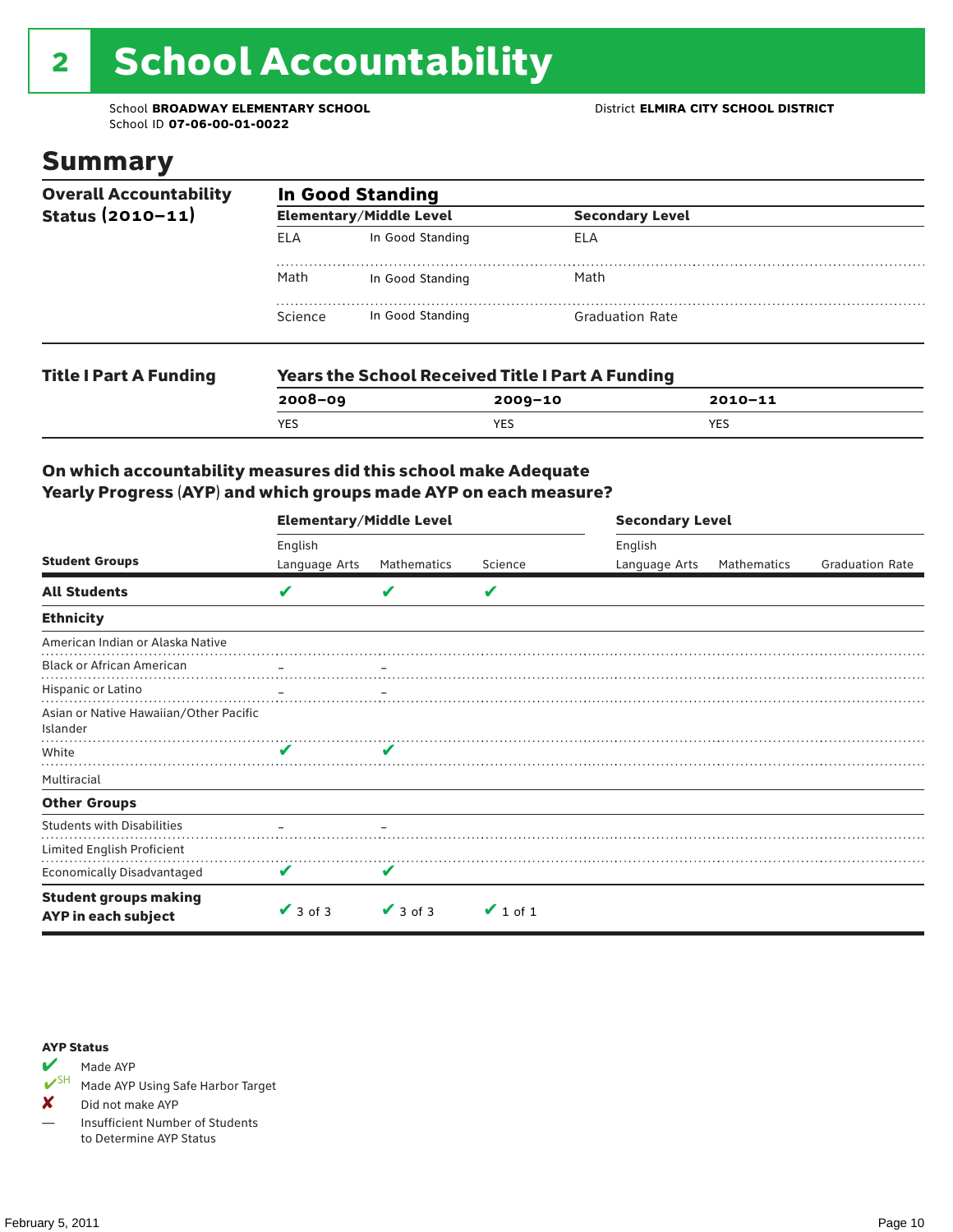## **Elementary/Middle-Level English Language Arts**

| $(2010 - 11)$                                                                                  |  |
|------------------------------------------------------------------------------------------------|--|
| <b>Accountability Measures</b><br>Student groups making AYP in English language arts<br>3 of 3 |  |
| Made AYP                                                                                       |  |

#### How did students in each accountability group perform on **elementary/middle-level English language arts accountability measures?**

|                                                          | <b>AYP</b>    | <b>Participation</b> |               | <b>Test Performance</b> |             |           | <b>Performance Objectives</b> |             |
|----------------------------------------------------------|---------------|----------------------|---------------|-------------------------|-------------|-----------|-------------------------------|-------------|
| <b>Student Group</b>                                     |               | Met                  | Percentage    | Met                     | Performance | Effective | Safe Harbor Target            |             |
| (Total: Continuous Enrollment)                           | <b>Status</b> | Criterion            | <b>Tested</b> | Criterion               | Index       | AMO       | $2009 - 10$                   | $2010 - 11$ |
| <b>Accountability Groups</b>                             |               |                      |               |                         |             |           |                               |             |
| <b>All Students (236:226)</b>                            | V             | V                    | 100%          | V                       | 166         | 148       |                               |             |
| <b>Ethnicity</b>                                         |               |                      |               |                         |             |           |                               |             |
| American Indian or Alaska Native (0:0)                   |               |                      |               |                         |             |           |                               |             |
| Black or African American (30:28)                        |               |                      |               |                         |             |           |                               |             |
| Hispanic or Latino (4:4)                                 |               |                      |               |                         |             |           |                               |             |
| Asian or Native Hawaiian/Other Pacific<br>Islander (0:0) |               |                      |               |                         |             |           |                               |             |
| White (202:194)                                          | V             | V                    | 100%          | V                       | 168         | 147       |                               |             |
| Multiracial (0:0)                                        |               |                      |               |                         |             |           |                               |             |
| <b>Other Groups</b>                                      |               |                      |               |                         |             |           |                               |             |
| Students with Disabilities (27:23)                       |               |                      |               |                         |             |           |                               |             |
| Limited English Proficient (0:0)                         |               |                      |               |                         |             |           |                               |             |
| Economically Disadvantaged (139:130)                     | V             | V                    | 100%          | V                       | 157         | 146       |                               |             |
| <b>Final AYP Determination</b>                           | $\vee$ 3 of 3 |                      |               |                         |             |           |                               |             |
| <b>Non-Accountability Groups</b>                         |               |                      |               |                         |             |           |                               |             |
| Female (105:99)                                          |               |                      | 100%          |                         | 178         | 145       |                               |             |
| Male (131:127)                                           |               |                      | 100%          |                         | 157         | 146       |                               |             |
| Migrant (0:0)                                            |               |                      |               |                         |             |           |                               |             |

#### Symbols

- Made AYP<br> **V**SH Made AVP Made AYP Using Safe Harbor Target
- X Did not make AYP
- Fewer Than 40 Total/Fewer Than 30 Continuous Enrollment
- ‡ Did not qualify for Safe Harbor

note: See *Useful Terms for Understanding Accountability*  for explanations and definitions of terms and table labels used on this page.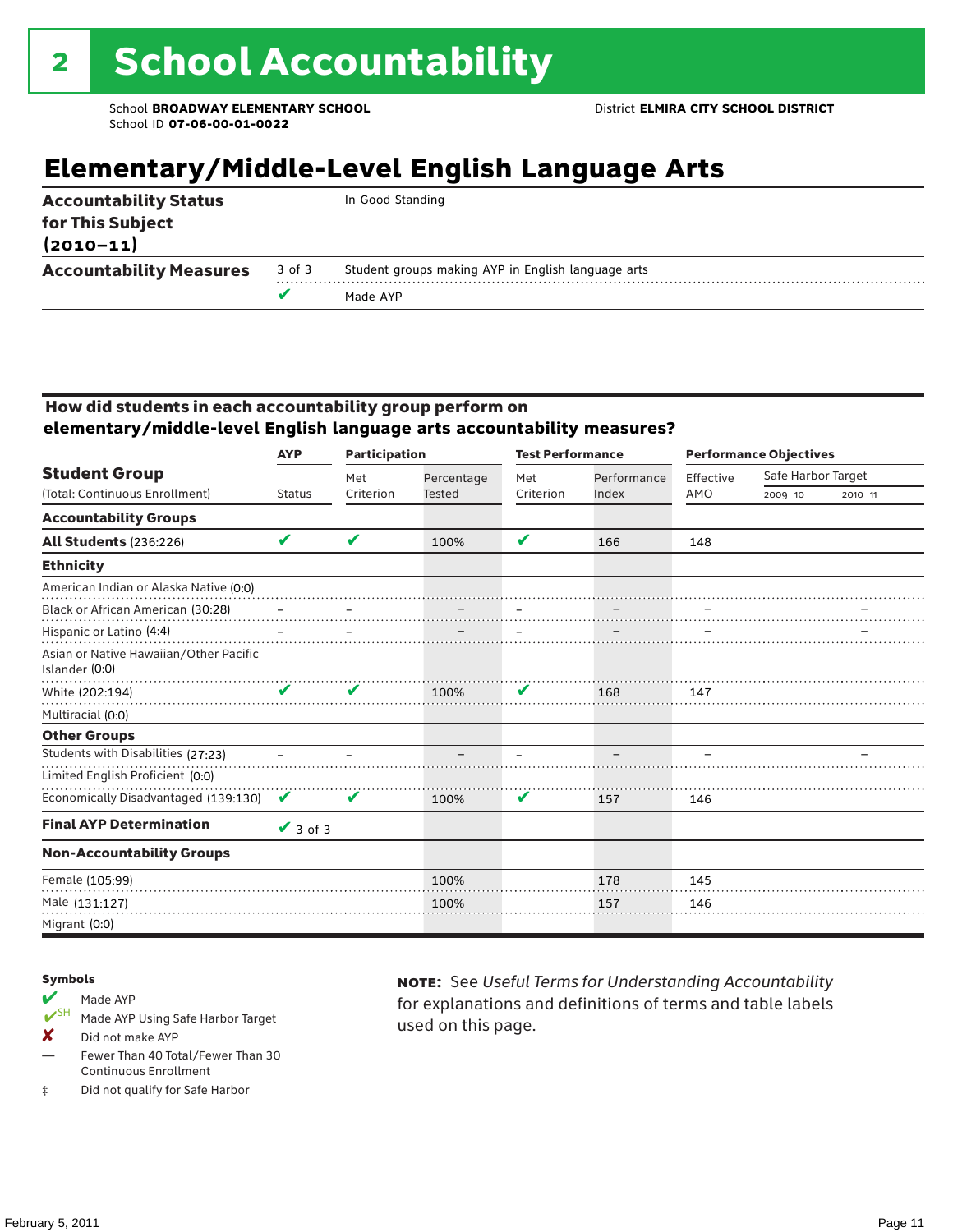### **Elementary/Middle-Level Mathematics**

| <b>Accountability Measures</b><br>3 of 3                                              | Student groups making AYP in mathematics |
|---------------------------------------------------------------------------------------|------------------------------------------|
| <b>Accountability Status</b><br>In Good Standing<br>for This Subject<br>$(2010 - 11)$ |                                          |

#### How did students in each accountability group perform on **elementary/middle-level mathematics accountability measures?**

|                                                          | <b>AYP</b>      | <b>Participation</b> |            | <b>Test Performance</b> |             |           | <b>Performance Objectives</b> |             |
|----------------------------------------------------------|-----------------|----------------------|------------|-------------------------|-------------|-----------|-------------------------------|-------------|
| <b>Student Group</b>                                     |                 | Met                  | Percentage | Met                     | Performance | Effective | Safe Harbor Target            |             |
| (Total: Continuous Enrollment)                           | <b>Status</b>   | Criterion            | Tested     | Criterion               | Index       | AMO       | 2009-10                       | $2010 - 11$ |
| <b>Accountability Groups</b>                             |                 |                      |            |                         |             |           |                               |             |
| <b>All Students (236:224)</b>                            | V               | V                    | 99%        | $\mathbf{v}$            | 181         | 128       |                               |             |
| <b>Ethnicity</b>                                         |                 |                      |            |                         |             |           |                               |             |
| American Indian or Alaska Native (0:0)                   |                 |                      |            |                         |             |           |                               |             |
| Black or African American (30:27)                        |                 |                      |            |                         |             |           |                               |             |
| Hispanic or Latino (4:4)                                 |                 |                      |            |                         |             |           |                               |             |
| Asian or Native Hawaiian/Other Pacific<br>Islander (0:0) |                 |                      |            |                         |             |           |                               |             |
| White (202:193)                                          | V               | V                    | 100%       | V                       | 184         | 127       |                               |             |
| Multiracial (0:0)                                        |                 |                      |            |                         |             |           |                               |             |
| <b>Other Groups</b>                                      |                 |                      |            |                         |             |           |                               |             |
| Students with Disabilities (27:23)                       |                 |                      |            |                         |             |           |                               |             |
| Limited English Proficient (0:0)                         |                 |                      |            |                         |             |           |                               |             |
| Economically Disadvantaged (139:130)                     | V               | V                    | 100%       | V                       | 175         | 126       |                               |             |
| <b>Final AYP Determination</b>                           | $\sqrt{3}$ of 3 |                      |            |                         |             |           |                               |             |
| <b>Non-Accountability Groups</b>                         |                 |                      |            |                         |             |           |                               |             |
| Female (105:97)                                          |                 |                      | 98%        |                         | 190         | 125       |                               |             |
| Male (131:127)                                           |                 |                      | 100%       |                         | 175         | 126       |                               |             |
| Migrant (0:0)                                            |                 |                      |            |                         |             |           |                               |             |

#### Symbols

- Made AYP<br> **V**SH Made AVP Made AYP Using Safe Harbor Target
- X Did not make AYP
- Fewer Than 40 Total/Fewer Than 30 Continuous Enrollment
- ‡ Did not qualify for Safe Harbor

note: See *Useful Terms for Understanding Accountability*  for explanations and definitions of terms and table labels used on this page.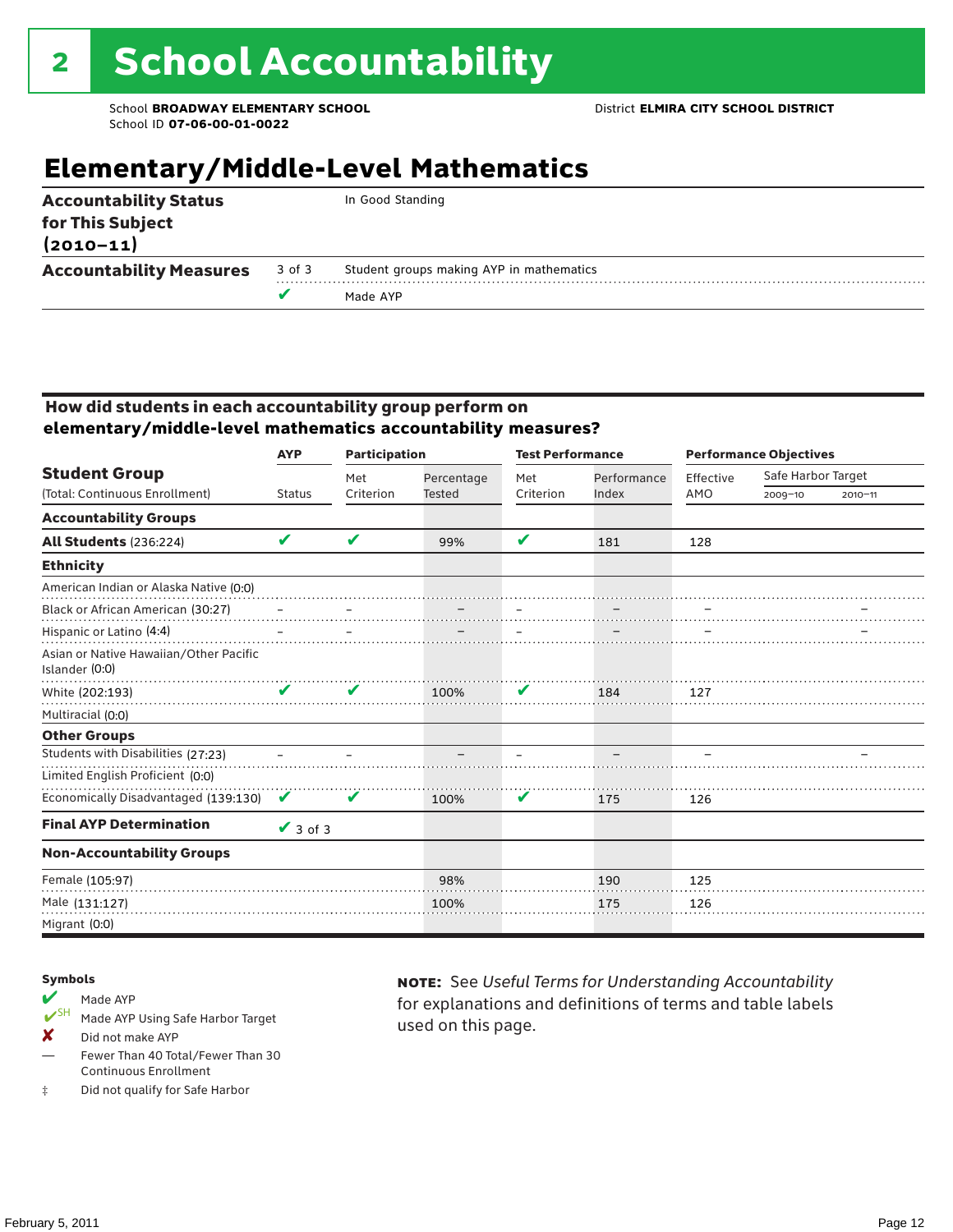### Elementary/Middle-Level Science

| <b>Accountability Status</b>   |        | In Good Standing                     |
|--------------------------------|--------|--------------------------------------|
| for This Subject               |        |                                      |
| $(2010 - 11)$                  |        |                                      |
| <b>Accountability Measures</b> | 1 of 1 | Student groups making AYP in science |
|                                |        | Made AYP                             |
|                                |        |                                      |

### How did students in each accountability group perform on elementary/middle-level science accountability measures?

|                                                                        | <b>AYP</b>    |                      | <b>Participation</b> |            | <b>Test Performance</b> |             | <b>Performance Objectives</b> |                 |         |
|------------------------------------------------------------------------|---------------|----------------------|----------------------|------------|-------------------------|-------------|-------------------------------|-----------------|---------|
| <b>Student Group</b>                                                   |               | Safe Harbor          | Met                  | Percentage | Met                     | Performance | State                         | Progress Target |         |
| (Total: Continuous Enrollment)                                         |               | Status Qualification | Criterion            | Tested     | Criterion               | Index       | Standard                      | 2009-10         | 2010-11 |
| <b>Accountability Groups</b>                                           |               |                      |                      |            |                         |             |                               |                 |         |
| All Students (85:79)                                                   | V             | Oualified            | V                    | 96%        | V                       | 184         | 100                           |                 |         |
| <b>Ethnicity</b>                                                       |               |                      |                      |            |                         |             |                               |                 |         |
| American Indian or Alaska Native (0:0)                                 |               |                      |                      |            |                         |             |                               |                 |         |
| Black or African American (12:11)                                      |               |                      |                      |            |                         |             |                               |                 |         |
| Hispanic or Latino (2:2)                                               |               |                      |                      |            |                         |             |                               |                 |         |
| Asian or Native Hawaiian/Other Pacific<br>Islander (0:0)               |               |                      |                      |            |                         |             |                               |                 |         |
| White (71:66)                                                          |               | Oualified            |                      | 96%        | V                       | 191         | 100                           |                 |         |
| Multiracial (0:0)                                                      |               |                      |                      |            |                         |             |                               |                 |         |
| <b>Other Groups</b>                                                    |               |                      |                      |            |                         |             |                               |                 |         |
| Students with Disabilities (14:10)<br>Limited English Proficient (0:0) |               |                      |                      |            |                         |             |                               |                 |         |
| Economically Disadvantaged (51:46)                                     |               | Oualified            | V                    | 94%        | V                       | 180         | 100                           |                 |         |
| <b>Final AYP Determination</b>                                         | $\vee$ 1 of 1 |                      |                      |            |                         |             |                               |                 |         |
| <b>Non-Accountability Groups</b>                                       |               |                      |                      |            |                         |             |                               |                 |         |
| Female (32:28)                                                         |               |                      |                      |            |                         |             |                               |                 |         |
| Male (53:51)                                                           |               |                      |                      | 96%        |                         | 176         | 100                           |                 |         |
| Migrant (0:0)                                                          |               |                      |                      |            |                         |             |                               |                 |         |

#### Symbols

- $M$  Made AYP
- X Did not make AYP
- Fewer Than 40 Total/Fewer Than 30 Continuous Enrollment

note: See *Useful Terms for Understanding Accountability*  for explanations and definitions of terms and table labels used on this page.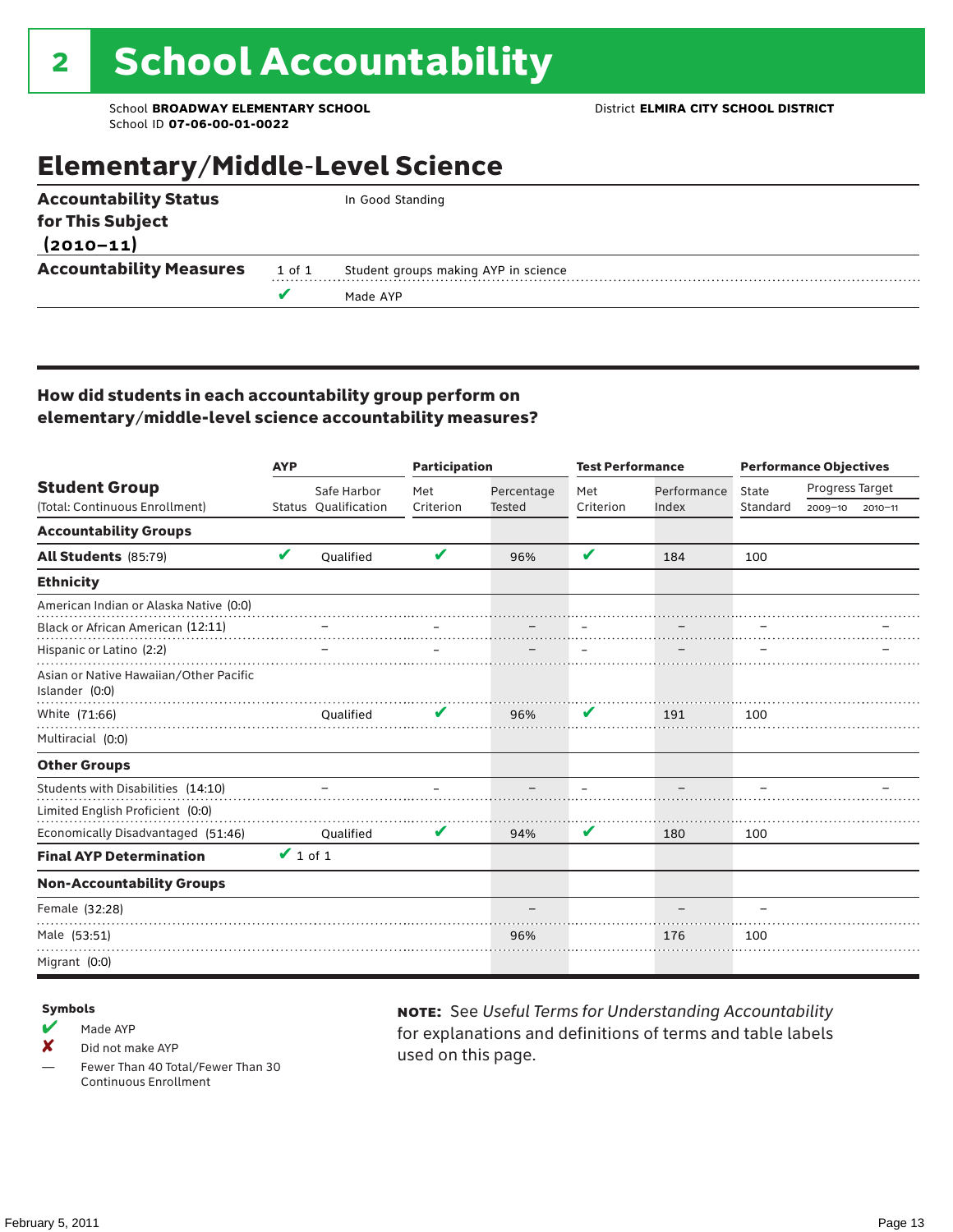### Summary of 2009–10 **School Performance**

Performance on the State assessments in English language arts, mathematics, and science at the elementary and middle levels is reported in terms of mean scores and the percentage of tested students scoring at or above Level 2, Level 3, and Level 4. Performance on the State assessments in ELA and mathematics at the secondary level is reported in terms of the percentage of students in a cohort scoring at these levels.

|                              |     | Percentage of students that<br>scored at or above Level 3 | Total<br>Tested |
|------------------------------|-----|-----------------------------------------------------------|-----------------|
| <b>English Language Arts</b> | 0%  | 50%                                                       | 100%            |
| Grade 3                      | 46% |                                                           | 78              |
| Grade 4                      | 39% |                                                           | 85              |
| Grade 5                      | 41% |                                                           | 73              |
| <b>Mathematics</b>           |     |                                                           |                 |
| Grade 3                      | 59% |                                                           | 78              |
| Grade 4                      | 45% |                                                           | 85              |
| Grade 5                      | 45% |                                                           | 71              |
| <b>Science</b>               |     |                                                           |                 |
| Grade 4                      | 85% |                                                           | 82              |

#### About the Performance Level Descriptors

#### Level 1: Not Meeting Learning Standards.

Student performance does not demonstrate an understanding of the content expected in the subject and grade level.

#### Level 2: Partially Meeting Learning Standards.

Student performance demonstrates a partial understanding of the content expected in the subject and grade level.

#### Level 3: Meeting Learning Standards.

Student performance demonstrates an understanding of the content expected in the subject and grade level.

#### Level 4: Meeting Learning Standards with Distinction.

Student performance demonstrates a thorough understanding of the content expected in the subject and grade level.

#### How are Need/Resource Capacity (N/RC) categories determined?

Districts are divided into high, average, and low need categories based on their ability to meet the special needs of their students with local resources. Districts in the high need category are subdivided into four categories based on enrollment size and, in some cases, number of students per square mile. More information about the categories can be found in the *Report to the Governor and the Legislature on the Educational Status of the*  State's Schools at www.p12.nysed.gov/irts.

In this section, this school's performance is compared with<br>that of the school district and multigarhaals Statemide In this section, this school's performance is compared that of the school district and public schools Statewide.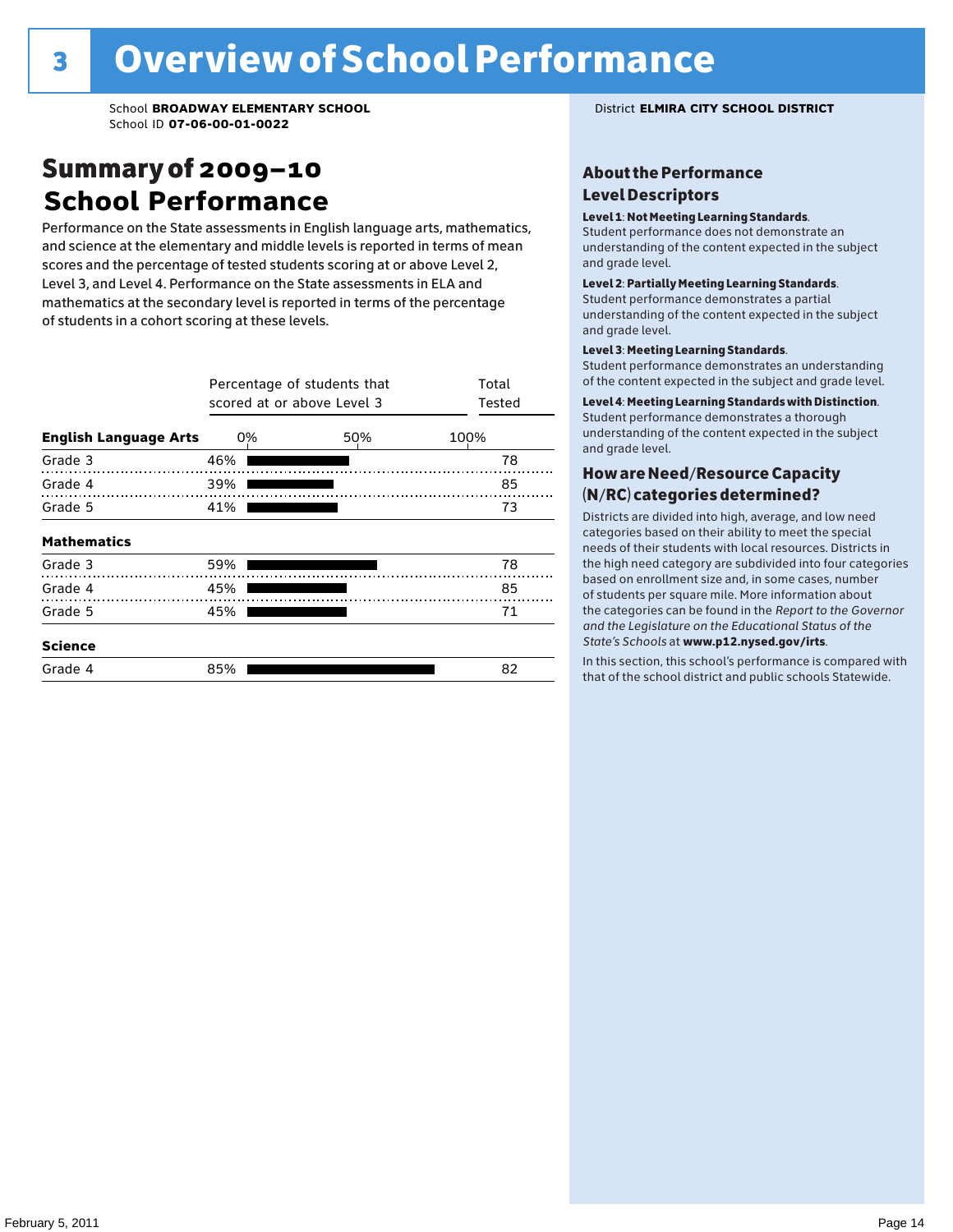## **This School's Results in Grade 3 English Language Arts**

|                                                                                                                                                                            |                                 | <b>This School</b> |         |                                 |         | <b>School District</b>          |         |     |                |          | <b>NY State Public</b>          |            |                |
|----------------------------------------------------------------------------------------------------------------------------------------------------------------------------|---------------------------------|--------------------|---------|---------------------------------|---------|---------------------------------|---------|-----|----------------|----------|---------------------------------|------------|----------------|
|                                                                                                                                                                            |                                 |                    |         | Percentage scoring at level(s): |         | Percentage scoring at level(s): |         |     |                |          | Percentage scoring at level(s): |            |                |
|                                                                                                                                                                            | $2 - 4$                         |                    | $3 - 4$ | $\overline{4}$                  |         | $2 - 4$                         | $3 - 4$ |     | $\overline{4}$ |          | $2 - 4$                         | $3 - 4$    | $\overline{4}$ |
| 2010 Mean Score: 666                                                                                                                                                       | *Range: 643-780 662-780 694-780 |                    |         |                                 |         |                                 |         |     |                |          |                                 |            |                |
| 2009 Mean Score: 661<br>$\blacksquare$ 2009-10<br>a kacamatan ing Kabupatèn Kabupatèn Ing Kabupatèn Kabupatèn Kabupatèn Kabupatèn Kabupatèn Kabupatèn Kabupatèn<br>2008-09 | 100%                            | 90% 94%            | 46%     | 64%                             |         | 94%<br>85%                      | 49%     | 67% |                |          | 95%<br>86%                      | 76%<br>55% |                |
| Number of Tested Students:                                                                                                                                                 | 70                              | 82                 | 36      | 12%<br>56<br>9                  | 6%<br>5 | 465 516                         | 267 370 |     | 14%<br>76      | 6%<br>33 |                                 |            | 17% 11%        |

| <b>Results by</b>                               |              | 2009-10 School Year |                                 |     |        | 2008-09 School Year |                                 |                |
|-------------------------------------------------|--------------|---------------------|---------------------------------|-----|--------|---------------------|---------------------------------|----------------|
| <b>Student Group</b>                            | Total        |                     | Percentage scoring at level(s): |     | Total  |                     | Percentage scoring at level(s): |                |
|                                                 | Tested       | $2 - 4$             | $3 - 4$                         | 4   | Tested | $2 - 4$             | $3 - 4$                         | $\overline{4}$ |
| <b>All Students</b>                             | 78           | 90%                 | 46%                             | 12% | 87     | 94%                 | 64%                             | 6%             |
| Female                                          | 31           | 97%                 | 58%                             | 19% | 31     | 97%                 | 84%                             | 6%             |
| Male                                            | 47           | 85%                 | 38%                             | 6%  | 56     | 93%                 | 54%                             | 5%             |
| American Indian or Alaska Native                |              |                     |                                 |     |        |                     |                                 |                |
| Black or African American                       | 8            |                     |                                 |     | 10     |                     |                                 |                |
| Hispanic or Latino                              | $\mathbf{1}$ |                     |                                 |     | 3      |                     |                                 |                |
| Asian or Native Hawaiian/Other Pacific Islander |              |                     |                                 |     |        |                     |                                 |                |
| White                                           | 69           | 88%                 | 46%                             | 12% | 74     | 93%                 | 68%                             | 5%             |
| Multiracial                                     |              |                     |                                 |     |        |                     |                                 |                |
| Small Group Totals                              | 9            | 100%                | 44%                             | 11% | 13     | 100%                | 46%                             | 8%             |
| <b>General-Education Students</b>               | 72           | 96%                 | 50%                             | 13% | 78     | 99%                 | 71%                             | 6%             |
| <b>Students with Disabilities</b>               | 6            | 17%                 | 0%                              | 0%  | 9      | 56%                 | 11%                             | 0%             |
| <b>English Proficient</b>                       | 78           | 90%                 | 46%                             | 12% | 87     | 94%                 | 64%                             | 6%             |
| Limited English Proficient                      |              |                     |                                 |     |        |                     |                                 |                |
| <b>Economically Disadvantaged</b>               | 48           | 90%                 | 35%                             | 4%  | 53     | 94%                 | 57%                             | 8%             |
| Not Disadvantaged                               | 30           | 90%                 | 63%                             | 23% | 34     | 94%                 | 76%                             | 3%             |
| Migrant                                         |              |                     |                                 |     |        |                     |                                 |                |
| Not Migrant                                     | 78           | 90%                 | 46%                             | 12% | 87     | 94%                 | 64%                             | 6%             |

**NOTES** 

The – symbol indicates that data for a group of students have been suppressed. If a group has fewer than five students,<br>data for that group and the next smallest group(s) are suppressed to protect the privacy of individual

| * These ranges are for 2009-10 data only. Ranges for the 2008-09 data are available in the 2008-09 Accountability and Overview Reports.<br><b>Other</b> |        | 2009-10 School Year         |         |                | 2008-09 School Year |                             |         |     |
|---------------------------------------------------------------------------------------------------------------------------------------------------------|--------|-----------------------------|---------|----------------|---------------------|-----------------------------|---------|-----|
| <b>Assessments</b>                                                                                                                                      | Total  | Number scoring at level(s): |         |                | Total               | Number scoring at level(s): |         |     |
|                                                                                                                                                         | Tested | $2 - 4$                     | $3 - 4$ | $\overline{4}$ | Tested              | $2 - 4$                     | $3 - 4$ |     |
| New York State Alternate Assessment<br>(NYSAA): Grade 3 Equivalent                                                                                      | 0      |                             |         |                | 0                   |                             |         |     |
| New York State English as a Second Language<br>Achievement Test (NYSESLAT) <sup>+</sup> : Grade 3                                                       | 0      | N/A                         | N/A     | N/A            | 0                   | N/A                         | N/A     | N/A |
|                                                                                                                                                         | Total  |                             |         |                | Total               |                             |         |     |
| Recently Arrived LEP Students NOT Tested on<br>the ELA NYSTP: Grade 3                                                                                   | 0      | N/A                         | N/A     | N/A            | N/A                 | N/A                         | N/A     | N/A |

February 5, 2011 **Page 15** † These counts represent recently arrived LEP students who used the NYSESLAT to fulfill the English language arts participation requirement.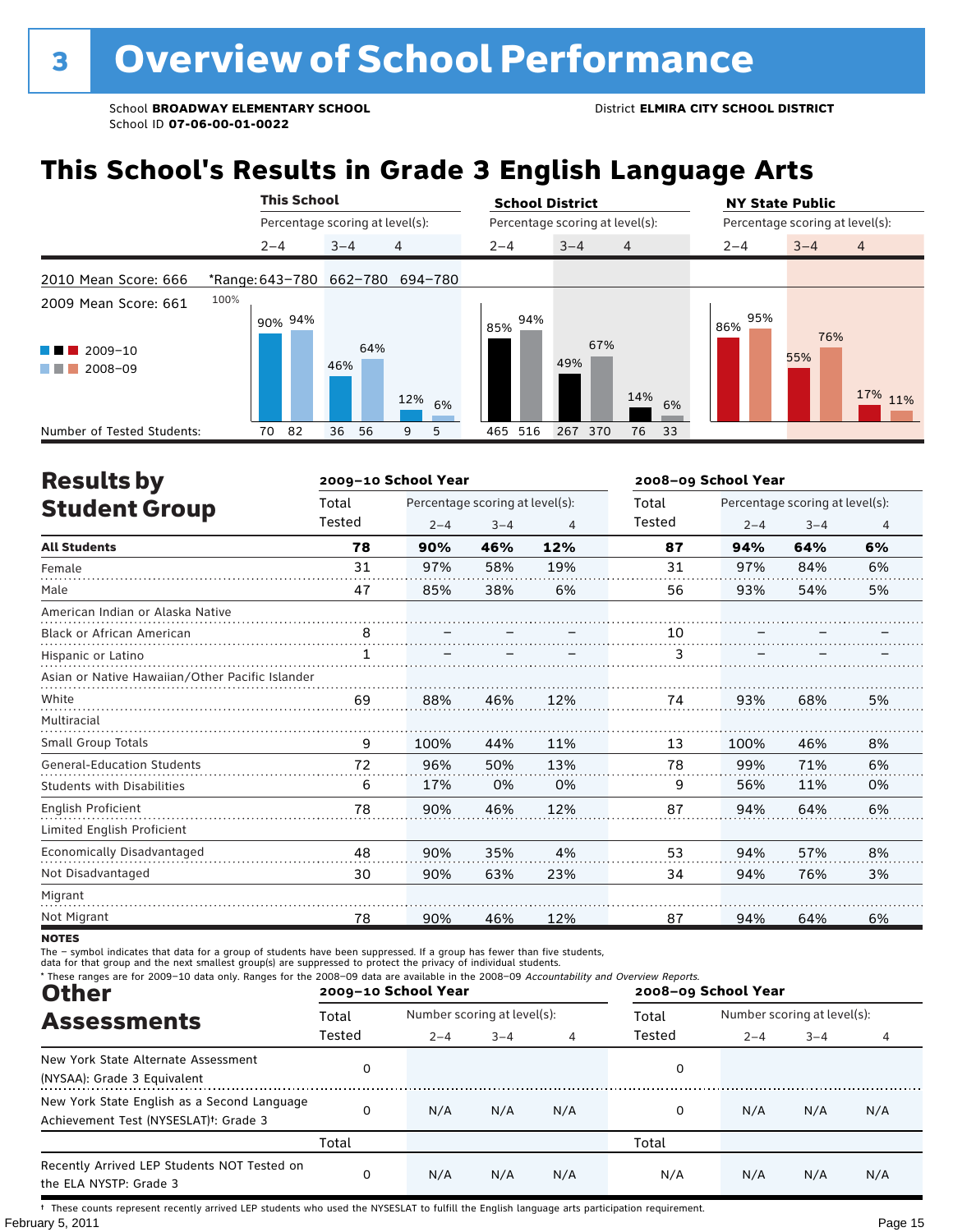### **This School's Results in Grade 3 Mathematics**

|                                                 |      | <b>This School</b> |         |                                 | <b>School District</b> |                                 |                | <b>NY State Public</b>          |         |                |
|-------------------------------------------------|------|--------------------|---------|---------------------------------|------------------------|---------------------------------|----------------|---------------------------------|---------|----------------|
|                                                 |      |                    |         | Percentage scoring at level(s): |                        | Percentage scoring at level(s): |                | Percentage scoring at level(s): |         |                |
|                                                 |      | $2 - 4$            | $3 - 4$ | $\overline{4}$                  | $2 - 4$                | $3 - 4$                         | $\overline{4}$ | $2 - 4$                         | $3 - 4$ | $\overline{4}$ |
| 2010 Mean Score: 689                            |      |                    |         | *Range: 661-770 684-770 707-770 |                        |                                 |                |                                 |         |                |
| 2009 Mean Score: 684                            | 100% | 96% 98%            |         | 87%                             | 98%<br>90%             | 91%                             |                | 99%<br>91%                      | 93%     |                |
| $2009 - 10$<br>a sa Bara<br>2008-09<br>a sa Tan |      |                    | 59%     | 19% 21%                         |                        | 55%                             | 23% 25%        |                                 | 59%     | 24% 27%        |
| Number of Tested Students:                      |      | 84<br>75           | 46      | 75<br>15<br>18                  | 540<br>493             | 302<br>503                      | 125 139        |                                 |         |                |

| <b>Results by</b>                               |        | 2009-10 School Year             |         |     | 2008-09 School Year |         |                                 |                |  |  |
|-------------------------------------------------|--------|---------------------------------|---------|-----|---------------------|---------|---------------------------------|----------------|--|--|
| <b>Student Group</b>                            | Total  | Percentage scoring at level(s): |         |     | Total               |         | Percentage scoring at level(s): |                |  |  |
|                                                 | Tested | $2 - 4$                         | $3 - 4$ | 4   | Tested              | $2 - 4$ | $3 - 4$                         | $\overline{4}$ |  |  |
| <b>All Students</b>                             | 78     | 96%                             | 59%     | 19% | 86                  | 98%     | 87%                             | 21%            |  |  |
| Female                                          | 31     | 94%                             | 68%     | 23% | 31                  | 100%    | 97%                             | 32%            |  |  |
| Male                                            | 47     | 98%                             | 53%     | 17% | 55                  | 96%     | 82%                             | 15%            |  |  |
| American Indian or Alaska Native                |        |                                 |         |     |                     |         |                                 |                |  |  |
| <b>Black or African American</b>                | 8      |                                 |         |     | 10                  |         |                                 |                |  |  |
| Hispanic or Latino                              | 1      |                                 |         |     | 3                   |         |                                 |                |  |  |
| Asian or Native Hawaiian/Other Pacific Islander |        |                                 |         |     |                     |         |                                 |                |  |  |
| White                                           | 69     | 97%                             | 58%     | 20% | 73                  | 97%     | 89%                             | 23%            |  |  |
| Multiracial                                     |        |                                 |         |     |                     |         |                                 |                |  |  |
| Small Group Totals                              | 9      | 89%                             | 67%     | 11% | 13                  | 100%    | 77%                             | 8%             |  |  |
| <b>General-Education Students</b>               | 72     | 97%                             | 61%     | 21% | 77                  | 100%    | 95%                             | 23%            |  |  |
| <b>Students with Disabilities</b>               | 6      | 83%                             | 33%     | 0%  | 9                   | 78%     | 22%                             | 0%             |  |  |
| English Proficient                              | 78     | 96%                             | 59%     | 19% | 86                  | 98%     | 87%                             | 21%            |  |  |
| Limited English Proficient                      |        |                                 |         |     |                     |         |                                 |                |  |  |
| Economically Disadvantaged                      | 48     | 96%                             | 58%     | 6%  | 52                  | 98%     | 85%                             | 17%            |  |  |
| Not Disadvantaged                               | 30     | 97%                             | 60%     | 40% | 34                  | 97%     | 91%                             | 26%            |  |  |
| Migrant                                         |        |                                 |         |     |                     |         |                                 |                |  |  |
| Not Migrant                                     | 78     | 96%                             | 59%     | 19% | 86                  | 98%     | 87%                             | 21%            |  |  |

**NOTES** 

The – symbol indicates that data for a group of students have been suppressed. If a group has fewer than five students,<br>data for that group and the next smallest group(s) are suppressed to protect the privacy of individual

| <b>Other</b>                                                       |        | 2009-10 School Year |                             | 2008-09 School Year |        |         |                             |  |
|--------------------------------------------------------------------|--------|---------------------|-----------------------------|---------------------|--------|---------|-----------------------------|--|
| <b>Assessments</b>                                                 | Total  |                     | Number scoring at level(s): |                     | Total  |         | Number scoring at level(s): |  |
|                                                                    | Tested | $2 - 4$             | $3 - 4$                     |                     | Tested | $2 - 4$ | $3 - 4$                     |  |
| New York State Alternate Assessment<br>(NYSAA): Grade 3 Equivalent |        |                     |                             |                     |        |         |                             |  |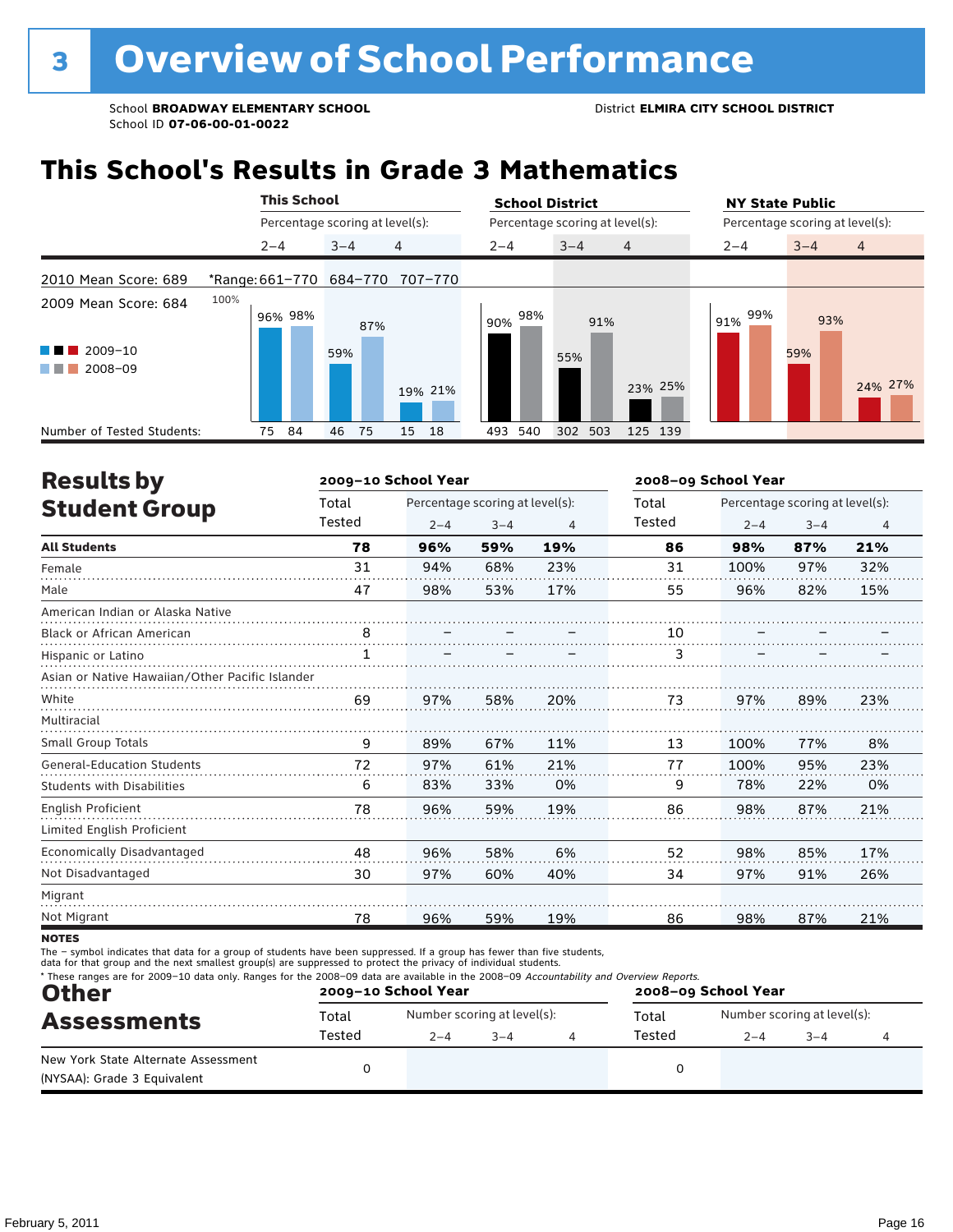## **This School's Results in Grade 4 English Language Arts**

|                                                                        |      | <b>This School</b><br>Percentage scoring at level(s): |     |         |     |                                 | <b>School District</b>          |            |                | <b>NY State Public</b> |                                 |                |  |
|------------------------------------------------------------------------|------|-------------------------------------------------------|-----|---------|-----|---------------------------------|---------------------------------|------------|----------------|------------------------|---------------------------------|----------------|--|
|                                                                        |      |                                                       |     |         |     |                                 | Percentage scoring at level(s): |            |                |                        | Percentage scoring at level(s): |                |  |
|                                                                        |      | $2 - 4$                                               |     | $3 - 4$ |     | $\overline{4}$                  | $2 - 4$                         | $3 - 4$    | $\overline{4}$ | $2 - 4$                | $3 - 4$                         | $\overline{4}$ |  |
| 2010 Mean Score: 665                                                   |      |                                                       |     |         |     | *Range: 637-775 668-775 720-775 |                                 |            |                |                        |                                 |                |  |
| 2009 Mean Score: 664<br>2009-10<br><b>Contract Contract</b><br>2008-09 | 100% | 89%                                                   | 97% | 39%     | 71% | 4% 4%                           | 90% 95%                         | 72%<br>52% | 5%<br>4%       | 92% 96%                | 77%<br>57%                      | 7%<br>6%       |  |
| Number of Tested Students:                                             |      | 76                                                    | 73  | 33      | 53  | 3<br>3                          | 509<br>497                      | 285<br>386 | 22 27          |                        |                                 |                |  |

| <b>Results by</b>                               |                | 2009-10 School Year |                                 | 2008-09 School Year |        |         |                                 |                |
|-------------------------------------------------|----------------|---------------------|---------------------------------|---------------------|--------|---------|---------------------------------|----------------|
| <b>Student Group</b>                            | Total          |                     | Percentage scoring at level(s): |                     | Total  |         | Percentage scoring at level(s): |                |
|                                                 | Tested         | $2 - 4$             | $3 - 4$                         | 4                   | Tested | $2 - 4$ | $3 - 4$                         | $\overline{4}$ |
| <b>All Students</b>                             | 85             | 89%                 | 39%                             | 4%                  | 75     | 97%     | 71%                             | 4%             |
| Female                                          | 32             | 100%                | 53%                             | 9%                  | 42     | 100%    | 76%                             | 7%             |
| Male                                            | 53             | 83%                 | 30%                             | 0%                  | 33     | 94%     | 64%                             | 0%             |
| American Indian or Alaska Native                |                |                     |                                 |                     |        |         |                                 |                |
| Black or African American                       | 12             |                     |                                 |                     | 8      |         |                                 |                |
| Hispanic or Latino                              | $\overline{2}$ |                     |                                 |                     |        |         |                                 |                |
| Asian or Native Hawaiian/Other Pacific Islander |                |                     |                                 |                     |        |         |                                 |                |
| White                                           | 71             | 93%                 | 42%                             | 4%                  | 66     | 97%     | 73%                             | 5%             |
| Multiracial                                     |                |                     |                                 |                     |        |         |                                 |                |
| Small Group Totals                              | 14             | 71%                 | 21%                             | 0%                  | 9      | 100%    | 56%                             | 0%             |
| <b>General-Education Students</b>               | 71             | 97%                 | 46%                             | 4%                  | 69     | 99%     | 74%                             | 4%             |
| <b>Students with Disabilities</b>               | 14             | 50%                 | 0%                              | 0%                  | 6      | 83%     | 33%                             | 0%             |
| <b>English Proficient</b>                       | 85             | 89%                 | 39%                             | 4%                  | 75     | 97%     | 71%                             | 4%             |
| Limited English Proficient                      |                |                     |                                 |                     |        |         |                                 |                |
| <b>Economically Disadvantaged</b>               | 51             | 86%                 | 29%                             | 2%                  | 40     | 95%     | 70%                             | 0%             |
| Not Disadvantaged                               | 34             | 94%                 | 53%                             | 6%                  | 35     | 100%    | 71%                             | 9%             |
| Migrant                                         |                |                     |                                 |                     |        |         |                                 |                |
| Not Migrant                                     | 85             | 89%                 | 39%                             | 4%                  | 75     | 97%     | 71%                             | 4%             |

**NOTES** 

The – symbol indicates that data for a group of students have been suppressed. If a group has fewer than five students,<br>data for that group and the next smallest group(s) are suppressed to protect the privacy of individual

| * These ranges are for 2009-10 data only. Ranges for the 2008-09 data are available in the 2008-09 Accountability and Overview Reports.<br><b>Other</b> |        | 2009-10 School Year         |         |     | 2008-09 School Year |                             |         |     |  |
|---------------------------------------------------------------------------------------------------------------------------------------------------------|--------|-----------------------------|---------|-----|---------------------|-----------------------------|---------|-----|--|
| <b>Assessments</b>                                                                                                                                      | Total  | Number scoring at level(s): |         |     | Total               | Number scoring at level(s): |         |     |  |
|                                                                                                                                                         | Tested | $2 - 4$                     | $3 - 4$ |     | Tested              | $2 - 4$                     | $3 - 4$ |     |  |
| New York State Alternate Assessment<br>(NYSAA): Grade 4 Equivalent                                                                                      | 0      |                             |         |     | 0                   |                             |         |     |  |
| New York State English as a Second Language<br>Achievement Test (NYSESLAT) <sup>+</sup> : Grade 4                                                       | 0      | N/A                         | N/A     | N/A | 0                   | N/A                         | N/A     | N/A |  |
|                                                                                                                                                         | Total  |                             |         |     | Total               |                             |         |     |  |
| Recently Arrived LEP Students NOT Tested on<br>the ELA NYSTP: Grade 4                                                                                   | 0      | N/A                         | N/A     | N/A | N/A                 | N/A                         | N/A     | N/A |  |

February 5, 2011 **Page 17** † These counts represent recently arrived LEP students who used the NYSESLAT to fulfill the English language arts participation requirement.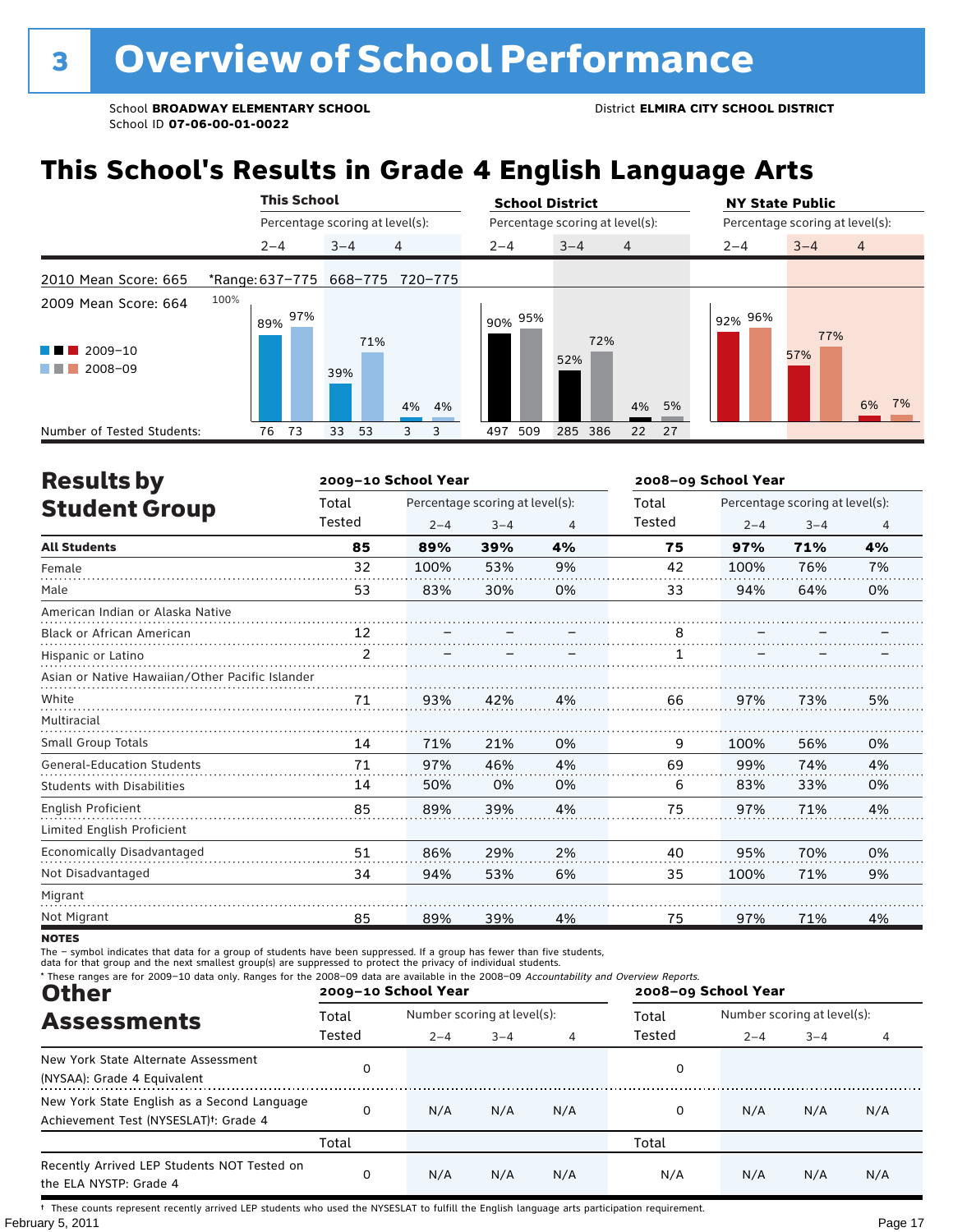### **This School's Results in Grade 4 Mathematics**

|                                                |                         | <b>This School</b> |         |                                 | <b>School District</b> |                                 |         | <b>NY State Public</b><br>Percentage scoring at level(s): |  |  |  |
|------------------------------------------------|-------------------------|--------------------|---------|---------------------------------|------------------------|---------------------------------|---------|-----------------------------------------------------------|--|--|--|
|                                                |                         |                    |         | Percentage scoring at level(s): |                        | Percentage scoring at level(s): |         |                                                           |  |  |  |
|                                                |                         | $2 - 4$            | $3 - 4$ | $\overline{4}$                  | $2 - 4$                | $3 - 4$<br>$\overline{4}$       | $2 - 4$ | $3 - 4$<br>$\overline{4}$                                 |  |  |  |
| 2010 Mean Score: 669                           | *Range: 636-800 676-800 |                    |         | 707-800                         |                        |                                 |         |                                                           |  |  |  |
| 2009 Mean Score: 677<br>$2009 - 10$<br>2008-09 | 100%<br>91%             | 99%                | 45%     | 81%<br>21%<br>9%                | 92% 95%                | 82%<br>49%<br>15% 19%           | 95% 96% | 87%<br>64%<br>35%<br>26%                                  |  |  |  |
| Number of Tested Students:                     | 77                      | 74                 | 38      | 61<br>16<br>8                   | 512 506                | 273<br>436<br>82 104            |         |                                                           |  |  |  |

| <b>Results by</b>                               |        | 2009-10 School Year |                                 |     | 2008-09 School Year |                                 |         |     |  |
|-------------------------------------------------|--------|---------------------|---------------------------------|-----|---------------------|---------------------------------|---------|-----|--|
| <b>Student Group</b>                            | Total  |                     | Percentage scoring at level(s): |     | Total               | Percentage scoring at level(s): |         |     |  |
|                                                 | Tested | $2 - 4$             | $3 - 4$                         | 4   | Tested              | $2 - 4$                         | $3 - 4$ | 4   |  |
| <b>All Students</b>                             | 85     | 91%                 | 45%                             | 9%  | 75                  | 99%                             | 81%     | 21% |  |
| Female                                          | 32     | 94%                 | 53%                             | 13% | 42                  | 100%                            | 86%     | 24% |  |
| Male                                            | 53     | 89%                 | 40%                             | 8%  | 33                  | 97%                             | 76%     | 18% |  |
| American Indian or Alaska Native                |        |                     |                                 |     |                     |                                 |         |     |  |
| <b>Black or African American</b>                | 12     |                     |                                 |     | 8                   |                                 |         |     |  |
| Hispanic or Latino                              | 2      |                     |                                 |     |                     |                                 |         |     |  |
| Asian or Native Hawaiian/Other Pacific Islander |        |                     |                                 |     |                     |                                 |         |     |  |
| White                                           | 71     | 92%                 | 49%                             | 10% | 66                  | 98%                             | 82%     | 23% |  |
| Multiracial                                     |        |                     |                                 |     |                     |                                 |         |     |  |
| <b>Small Group Totals</b>                       | 14     | 86%                 | 21%                             | 7%  | 9                   | 100%                            | 78%     | 11% |  |
| <b>General-Education Students</b>               | 71     | 97%                 | 51%                             | 11% | 69                  | 100%                            | 84%     | 22% |  |
| <b>Students with Disabilities</b>               | 14     | 57%                 | 14%                             | 0%  | 6                   | 83%                             | 50%     | 17% |  |
| <b>English Proficient</b>                       | 85     | 91%                 | 45%                             | 9%  | 75                  | 99%                             | 81%     | 21% |  |
| Limited English Proficient                      |        |                     |                                 |     |                     |                                 |         |     |  |
| Economically Disadvantaged                      | 51     | 88%                 | 37%                             | 8%  | 40                  | 98%                             | 78%     | 18% |  |
| Not Disadvantaged                               | 34     | 94%                 | 56%                             | 12% | 35                  | 100%                            | 86%     | 26% |  |
| Migrant                                         |        |                     |                                 |     |                     |                                 |         |     |  |
| Not Migrant                                     | 85     | 91%                 | 45%                             | 9%  | 75                  | 99%                             | 81%     | 21% |  |

**NOTES** 

The – symbol indicates that data for a group of students have been suppressed. If a group has fewer than five students,<br>data for that group and the next smallest group(s) are suppressed to protect the privacy of individual

| <b>Other</b>                                                       |        | 2009-10 School Year |                             | * These ranges are for 2009-10 data only. Ranges for the 2008-09 data are available in the 2008-09 Accountability and Overview Reports.<br>2008-09 School Year |        |                             |      |  |  |
|--------------------------------------------------------------------|--------|---------------------|-----------------------------|----------------------------------------------------------------------------------------------------------------------------------------------------------------|--------|-----------------------------|------|--|--|
| <b>Assessments</b>                                                 | Total  |                     | Number scoring at level(s): |                                                                                                                                                                | Total  | Number scoring at level(s): |      |  |  |
|                                                                    | Tested | $2 - 4$             | $3 - 4$                     |                                                                                                                                                                | Tested | 2–4                         | $-4$ |  |  |
| New York State Alternate Assessment<br>(NYSAA): Grade 4 Equivalent |        |                     |                             |                                                                                                                                                                |        |                             |      |  |  |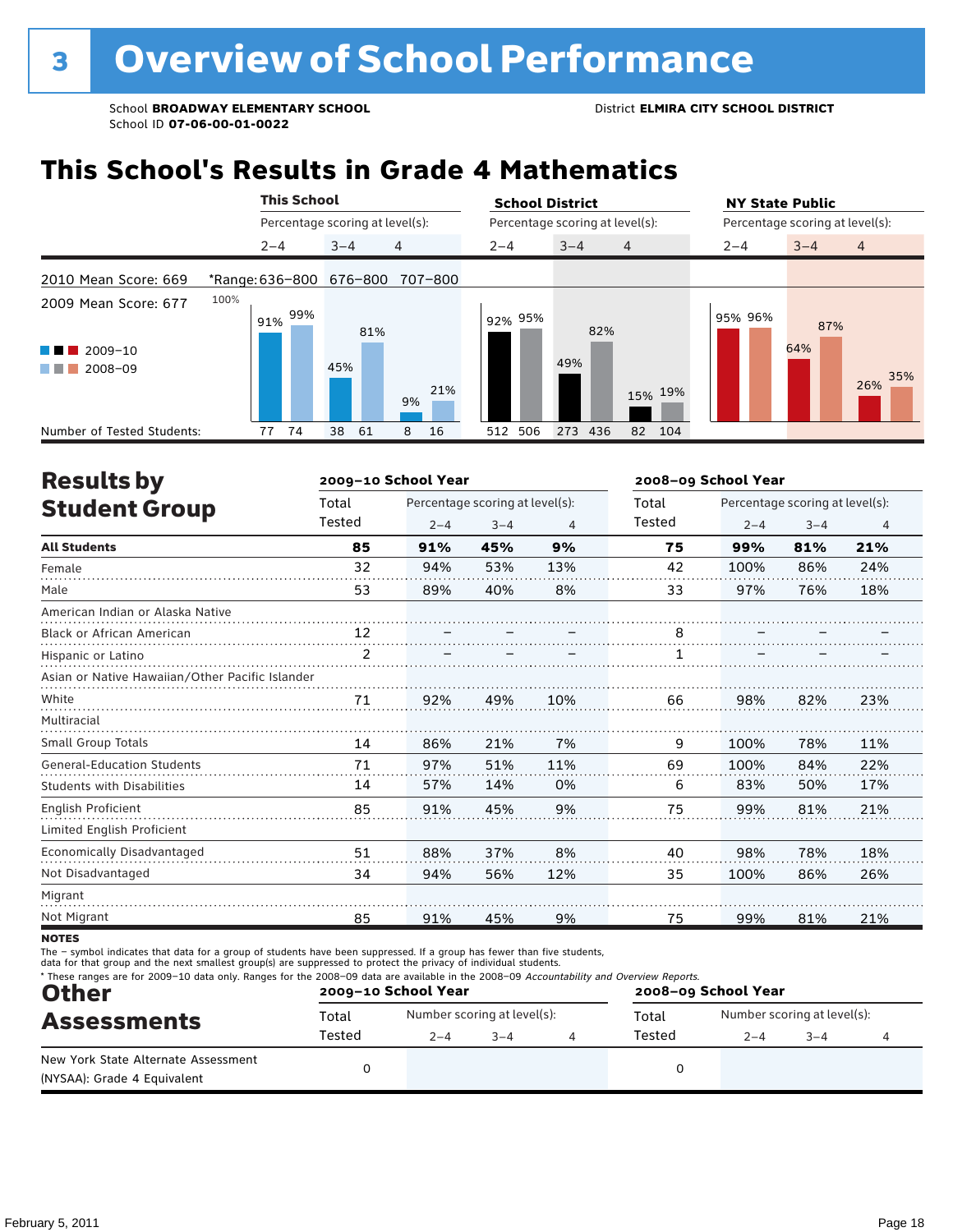### **This School's Results in Grade 4 Science**

|                                                                                              | <b>This School</b> |                                 |    |          |                |            | <b>School District</b>          |         |                | <b>NY State Public</b>          |         |                |  |
|----------------------------------------------------------------------------------------------|--------------------|---------------------------------|----|----------|----------------|------------|---------------------------------|---------|----------------|---------------------------------|---------|----------------|--|
|                                                                                              |                    | Percentage scoring at level(s): |    |          |                |            | Percentage scoring at level(s): |         |                | Percentage scoring at level(s): |         |                |  |
|                                                                                              |                    | $2 - 4$                         |    | $3 - 4$  | $\overline{4}$ |            | $2 - 4$                         | $3 - 4$ | $\overline{4}$ | $2 - 4$                         | $3 - 4$ | $\overline{4}$ |  |
| 2010 Mean Score: 77                                                                          | Range: 45-100      |                                 |    | 65-100   |                | $85 - 100$ |                                 |         |                |                                 |         |                |  |
| 2009 Mean Score: 78<br>2009-10<br>a kacamatan ing Kabupatèn Kabupatèn<br>2008-09<br>a sa Tan | 100%               | 95% 96%                         |    | 85% 80%  |                | 41% 40%    | 96% 96%                         | 84% 81% | 40% 39%        | 97% 97%                         | 88% 88% | 55% 59%        |  |
| Number of Tested Students:                                                                   |                    | 78                              | 72 | 70<br>60 |                | 30<br>34   | 522 517                         | 458 434 | 215 211        |                                 |         |                |  |

| <b>Results by</b>                               |                | 2009-10 School Year |                                 |     | 2008-09 School Year |                                 |         |     |  |
|-------------------------------------------------|----------------|---------------------|---------------------------------|-----|---------------------|---------------------------------|---------|-----|--|
| <b>Student Group</b>                            | Total          |                     | Percentage scoring at level(s): |     | Total               | Percentage scoring at level(s): |         |     |  |
|                                                 | Tested         | $2 - 4$             | $3 - 4$                         | 4   | Tested              | $2 - 4$                         | $3 - 4$ | 4   |  |
| <b>All Students</b>                             | 82             | 95%                 | 85%                             | 41% | 75                  | 96%                             | 80%     | 40% |  |
| Female                                          | 31             | 97%                 | 90%                             | 55% | 42                  | 98%                             | 79%     | 43% |  |
| Male                                            | 51             | 94%                 | 82%                             | 33% | 33                  | 94%                             | 82%     | 36% |  |
| American Indian or Alaska Native                |                |                     |                                 |     |                     |                                 |         |     |  |
| <b>Black or African American</b>                | 12             |                     |                                 |     | 8                   |                                 |         |     |  |
| Hispanic or Latino                              | $\overline{2}$ |                     |                                 |     |                     |                                 |         |     |  |
| Asian or Native Hawaiian/Other Pacific Islander |                |                     |                                 |     |                     |                                 |         |     |  |
| White                                           | 68             | 100%                | 90%                             | 43% | 66                  | 97%                             | 79%     | 41% |  |
| Multiracial                                     |                |                     |                                 |     |                     |                                 |         |     |  |
| Small Group Totals                              | 14             | 71%                 | 64%                             | 36% | 9                   | 89%                             | 89%     | 33% |  |
| <b>General-Education Students</b>               | 70             | 97%                 | 91%                             | 49% | 69                  | 96%                             | 80%     | 41% |  |
| <b>Students with Disabilities</b>               | 12             | 83%                 | 50%                             | 0%  | 6                   | 100%                            | 83%     | 33% |  |
| English Proficient                              | 82             | 95%                 | 85%                             | 41% | 75                  | 96%                             | 80%     | 40% |  |
| Limited English Proficient                      |                |                     |                                 |     |                     |                                 |         |     |  |
| Economically Disadvantaged                      | 48             | 94%                 | 83%                             | 35% | 40                  | 98%                             | 83%     | 28% |  |
| Not Disadvantaged                               | 34             | 97%                 | 88%                             | 50% | 35                  | 94%                             | 77%     | 54% |  |
| Migrant                                         |                |                     |                                 |     |                     |                                 |         |     |  |
| Not Migrant                                     | 82             | 95%                 | 85%                             | 41% | 75                  | 96%                             | 80%     | 40% |  |

**NOTES** 

The – symbol indicates that data for a group of students have been suppressed. If a group has fewer than five students,<br>data for that group and the next smallest group(s) are suppressed to protect the privacy of individual

| <b>Other</b>                        |        | 2009-10 School Year         |         | 2008-09 School Year |                             |         |  |  |  |
|-------------------------------------|--------|-----------------------------|---------|---------------------|-----------------------------|---------|--|--|--|
| <b>Assessments</b>                  | Total  | Number scoring at level(s): |         | Total               | Number scoring at level(s): |         |  |  |  |
|                                     | Tested | $2 - 4$                     | $3 - 4$ | Tested              | $2 - 4$                     | $3 - 4$ |  |  |  |
| New York State Alternate Assessment |        |                             |         |                     |                             |         |  |  |  |
| (NYSAA): Grade 4 Equivalent         |        |                             |         | 0                   |                             |         |  |  |  |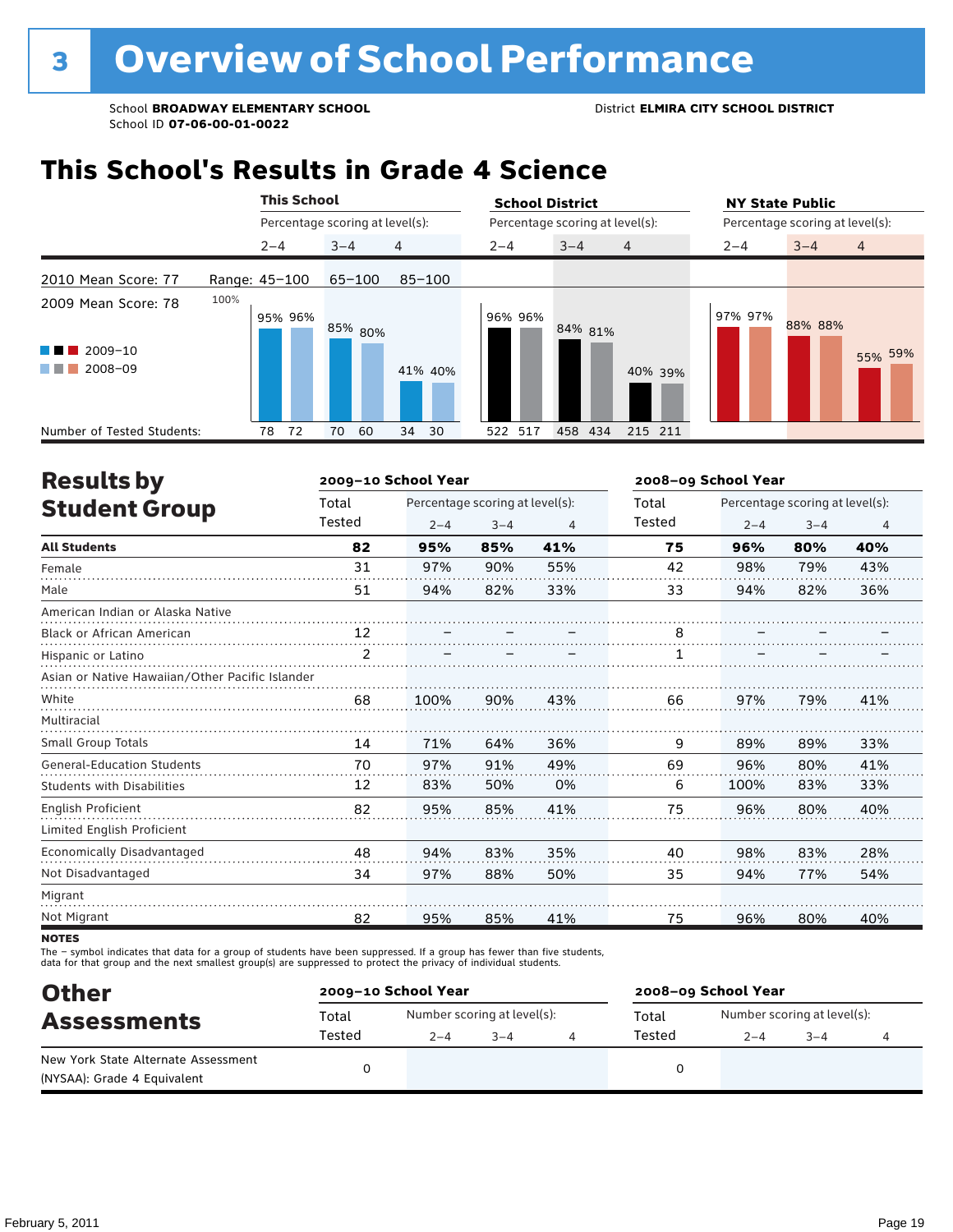## **This School's Results in Grade 5 English Language Arts**

|                                                    | <b>This School</b> |                                 |         |     |                                 |            | <b>School District</b>          |                | <b>NY State Public</b>          |         |                |  |
|----------------------------------------------------|--------------------|---------------------------------|---------|-----|---------------------------------|------------|---------------------------------|----------------|---------------------------------|---------|----------------|--|
|                                                    |                    | Percentage scoring at level(s): |         |     |                                 |            | Percentage scoring at level(s): |                | Percentage scoring at level(s): |         |                |  |
|                                                    |                    | $2 - 4$                         | $3 - 4$ |     | 4                               | $2 - 4$    | $3 - 4$                         | $\overline{4}$ | $2 - 4$                         | $3 - 4$ | $\overline{4}$ |  |
| 2010 Mean Score: 668                               |                    |                                 |         |     | *Range: 647-795 666-795 700-795 |            |                                 |                |                                 |         |                |  |
| 2009 Mean Score: 676                               | 100%               | 100%<br>82%                     |         | 86% |                                 | 99%<br>86% | 79%                             |                | 99%<br>88%                      | 82%     |                |  |
| $2009 - 10$<br><b>Contract Contract</b><br>2008-09 |                    |                                 | 41%     |     | 10% 13%                         |            | 43%                             | 11% 10%        |                                 | 52%     | 13% 14%        |  |
| Number of Tested Students:                         |                    | 63<br>60                        | 30      | 54  | 8                               | 443<br>491 | 220 393                         | 55<br>- 49     |                                 |         |                |  |

| <b>Results by</b>                               |              | 2009-10 School Year |                                 |     | 2008-09 School Year |                                 |         |                |  |  |
|-------------------------------------------------|--------------|---------------------|---------------------------------|-----|---------------------|---------------------------------|---------|----------------|--|--|
| <b>Student Group</b>                            | Total        |                     | Percentage scoring at level(s): |     | Total               | Percentage scoring at level(s): |         |                |  |  |
|                                                 | Tested       | $2 - 4$             | $3 - 4$                         | 4   | Tested              | $2 - 4$                         | $3 - 4$ | $\overline{4}$ |  |  |
| <b>All Students</b>                             | 73           | 82%                 | 41%                             | 10% | 63                  | 100%                            | 86%     | 13%            |  |  |
| Female                                          | 42           | 88%                 | 52%                             | 14% | 23                  | 100%                            | 91%     | 9%             |  |  |
| Male                                            | 31           | 74%                 | 26%                             | 3%  | 40                  | 100%                            | 83%     | 15%            |  |  |
| American Indian or Alaska Native                |              |                     |                                 |     |                     |                                 |         |                |  |  |
| <b>Black or African American</b>                | 10           |                     |                                 |     | 7                   | 100%                            | 57%     | 14%            |  |  |
| Hispanic or Latino                              | $\mathbf{1}$ |                     |                                 |     |                     |                                 |         |                |  |  |
| Asian or Native Hawaiian/Other Pacific Islander |              |                     |                                 |     |                     |                                 |         |                |  |  |
| White                                           | 62           | 85%                 | 44%                             | 11% | 56                  | 100%                            | 89%     | 13%            |  |  |
| Multiracial                                     |              |                     |                                 |     |                     |                                 |         |                |  |  |
| Small Group Totals                              | 11           | 64%                 | 27%                             | 0%  |                     |                                 |         |                |  |  |
| <b>General-Education Students</b>               | 66           | 85%                 | 44%                             | 11% | 55                  | 100%                            | 93%     | 15%            |  |  |
| <b>Students with Disabilities</b>               | 7            | 57%                 | 14%                             | 0%  | 8                   | 100%                            | 38%     | 0%             |  |  |
| English Proficient                              | 73           | 82%                 | 41%                             | 10% | 63                  | 100%                            | 86%     | 13%            |  |  |
| Limited English Proficient                      |              |                     |                                 |     |                     |                                 |         |                |  |  |
| Economically Disadvantaged                      | 40           | 78%                 | 30%                             | 5%  | 37                  | 100%                            | 84%     | 11%            |  |  |
| Not Disadvantaged                               | 33           | 88%                 | 55%                             | 15% | 26                  | 100%                            | 88%     | 15%            |  |  |
| Migrant                                         |              |                     |                                 |     |                     |                                 |         |                |  |  |
| Not Migrant                                     | 73           | 82%                 | 41%                             | 10% | 63                  | 100%                            | 86%     | 13%            |  |  |

**NOTES** 

The – symbol indicates that data for a group of students have been suppressed. If a group has fewer than five students,

data for that group and the next smallest group(s) are suppressed to protect the privacy of individual students.

\* These ranges are for 2009–10 data only. Ranges for the 2008–09 data are available in the 2008–09 Accountability and Overview Reports.<br>2008–09 **2008–09 2008–09** 2008–09 Other **2009–10 School Year 2008–09 School Year** Assessments Total Number scoring at level(s): Total Number scoring at level(s):<br>
Total Number Scoring at Level Containers and Total Development of the Total Development of the Containers of the Total Development of the Tot Total Total Tested Tested 2–4 3–4 4 2–4 3–4 4 New York State Alternate Assessment (NYSAA): Grade 5 Equivalent <sup>0</sup> <sup>0</sup> New York State English as a Second Language Achievement Test (NYSESLAT)†: Grade 5 <sup>0</sup> N/A N/A N/A <sup>0</sup> N/A N/A N/A Total Total Recently Arrived LEP Students NOT Tested on 0 N/A N/A N/A N/A N/A N/A N/A the ELA NYSTP: Grade 5

February 5, 2011 **Page 20** † These counts represent recently arrived LEP students who used the NYSESLAT to fulfill the English language arts participation requirement.